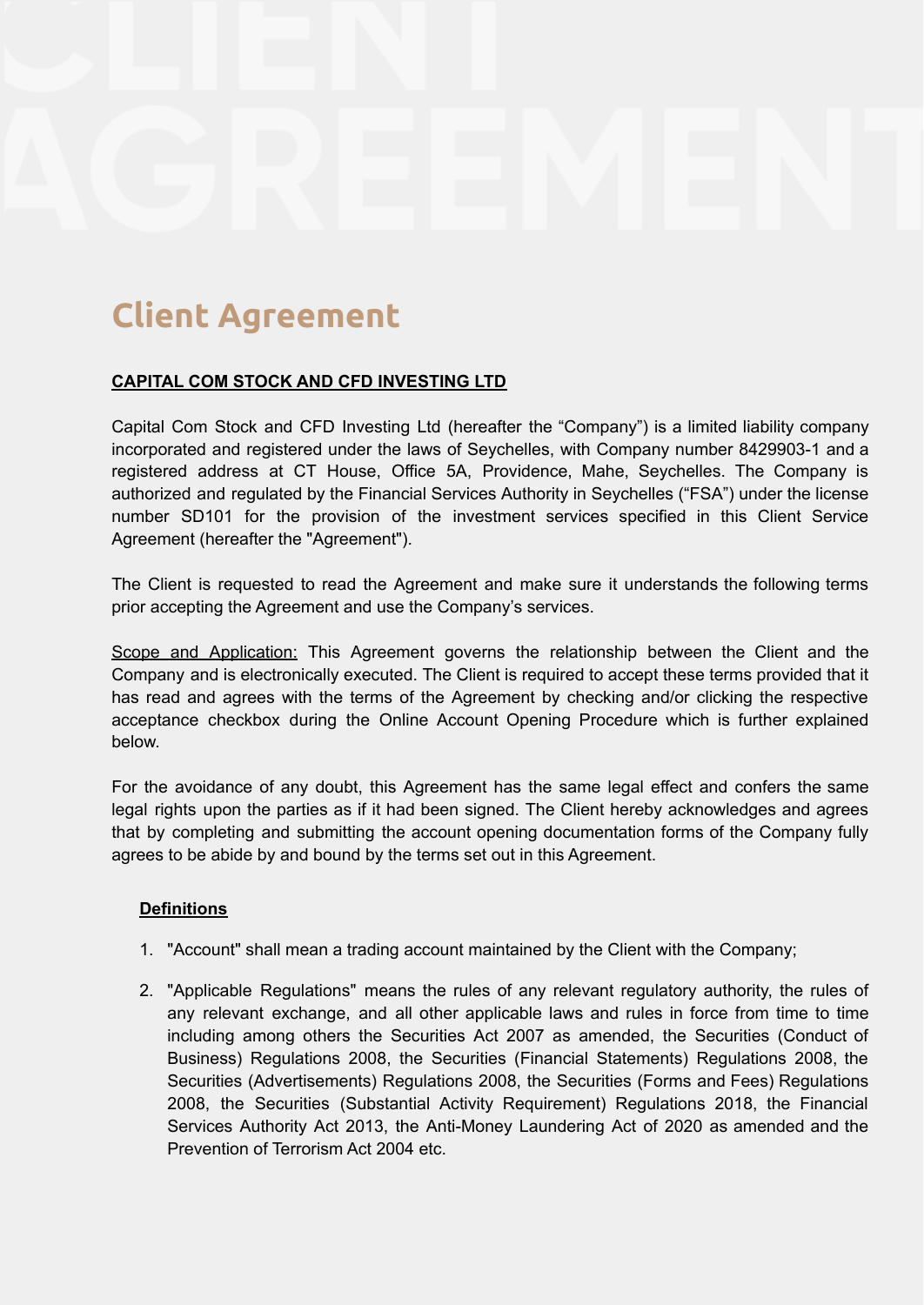- 3. "Authorised Third Party-Representative" shall mean an individual person or legal entity undertaking a transaction on behalf of another individual person i.e. the Client or legal entity but in his/its own name;
- 4. "Company's Website" shall mean the Company's Website [website link to be added once operational]
- 5. "CFD Contract" or "CFD" shall mean a contract which is a contract for difference by reference to fluctuations in the price of the relevant security or index;
- 6. "Client" shall mean the individual person, legal entity or firm being a customer of Capital Com Live Stock Investing Ltd;
- 7. "Company" shall mean Capital Com Live Stock Investing Ltd a limited liability company incorporated and registered under the laws of Seychelles, with Company number 8429903-1. The Company is authorized and regulated by the Financial Services Authority in Seychelles ("FSA") under the license number SD101 with registered address at CT House, Office 9A, Providence, Mahe, Seychelles.
- 8. "Equity" shall mean the aggregate of (i) the Balance; and (ii) unrealized profit or loss on open positions (after deduction of any Charges and the application of any Spread on closing of a position);
- 9. "Financial Instruments" shall mean Contracts for Differences (CFD) on spot Forex, spot precious metals, futures, shares or any other commodities available for trading;
- 10. "Margin" shall mean the necessary funds so as to open or maintain open positions in a CFD Transaction;
- 11. "Margin Level" shall mean (Equity/ Margin) \* 100; it determines the conditions of the Client's Account.
- 12. "MTF" means a multilateral system operated by an investment firm or market operator, which brings together multiple third-party buying and selling interests in financial instruments in the system, in accordance with non-discretionary rules, in a way that results in a contract.
- 13. "Quote" shall mean the bid and ask prices at which a Financial Instrument can be bought and sold;
- 14. "Underlying Asset" means property of any description (including a currency or currency pair) or an index or other factor designated in a CFD Transaction to which reference is made to fluctuations in the value or price for the purpose of determining profits or losses under the CFD Transaction;
- 15. "Services" shall mean the services to be provided by the Company under this the Agreement;
- 16. "Spread" means the difference between the lower bid price and higher offer price of a quoted two-way price for a Financial Instrument;
- 17. "Regulated Market" shall mean a Regulated Market (RM) is a multilateral system that is operated or managed by a market operator and that brings together or facilitates the bringing together of multiple third-party buying and selling interests in financial instruments within the system.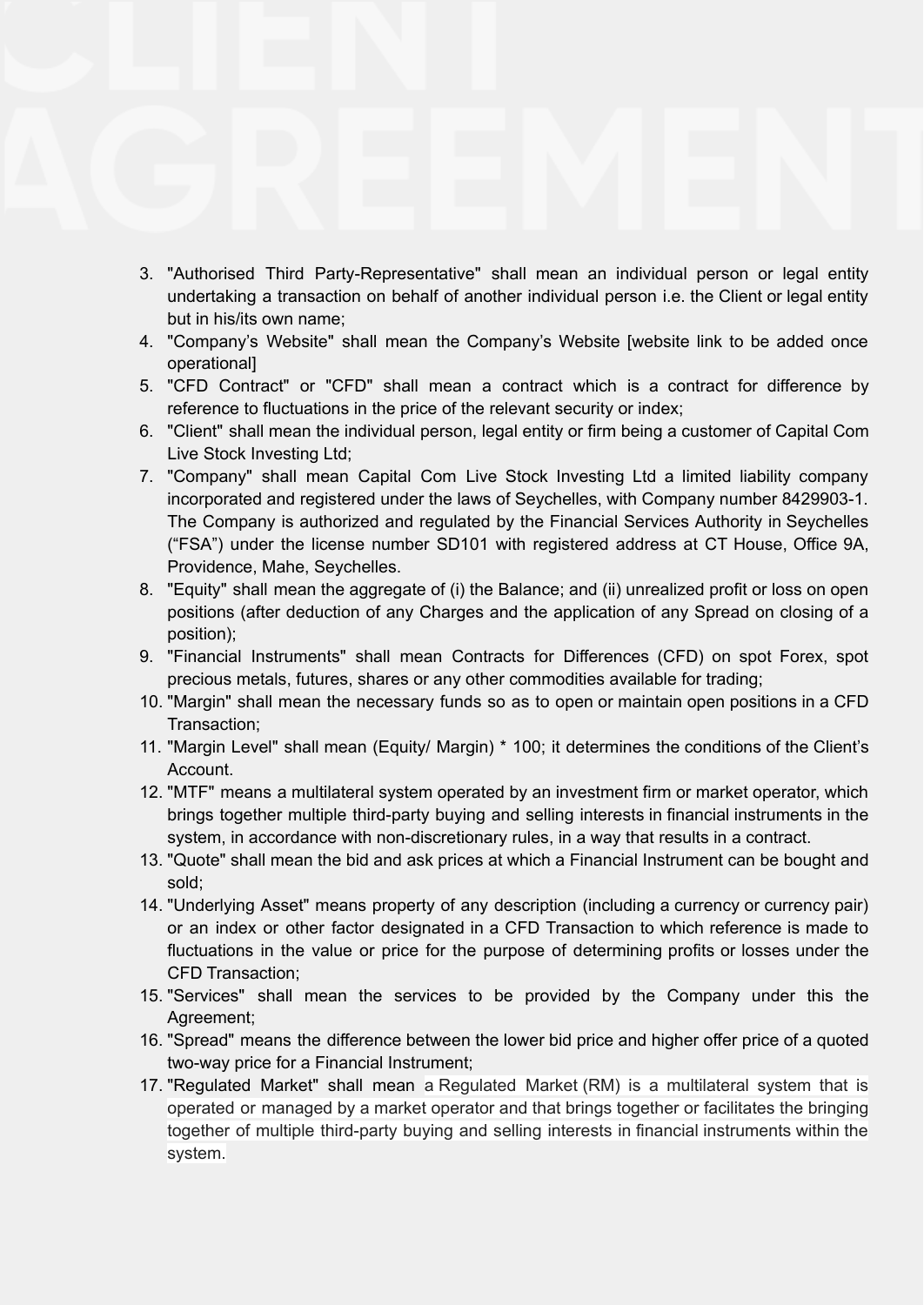18. "Trading Platform" shall mean any online trading platform made available by the Company under the Agreement;

# 1. Services

- 1.1 The Company shall carry on business as dealing in securities, whether acting as principal or agent for the following:
	- a. To make or offer to make an agreement with another legal person to enter into or offer to enter into an agreement, for or with a view to acquiring, disposing of, subscribing for or underwriting securities or in any way that effects or causes to effect a securities transaction.
	- b. Without limiting the generality of the above point, to cause any sale or disposition of or other dealing or any solicitation in respect of securities for valuable consideration, whether the terms of payment be on margin, instalment or otherwise or any attempt to do any of the foregoing.
	- c. To participates as a securities dealer in any transaction in a security occurring upon a securities exchange.
	- d. To receive as a securities dealer an order to buy or sell a security which is executed.
	- e. To manage a portfolio of securities for another Company on terms under which the first mentioned Company may hold property of the other.
- 1.2 The services of paragraph 1.1 shall involve transactions in Financial Instruments not admitted to trading in Regulated Markets or an MTF and are over the counter ("OTC") traded instruments such as CFDs or any other financial instruments or commodities.

# 2. Risk Disclosure & Acknowledgment

- 2.1 It is important for the Client to understand the risks involved before deciding to enter into a trading relationship with the Company. If the Client chooses to enter into a trading relationship with the Company, he should remain aware of the risks involved and be able to have adequate financial resources to bear such risks.
- 2.2 The financial instruments offered by the Company are high-risk products that are traded on margin and carry a risk of losing all Client's initial deposit. These kind of products can fluctuate significantly and present a high risk of capital loss, therefore these products may not be appropriate or suitable for all clients and the Client should seek independent advice should he is not able to understand the risks involved.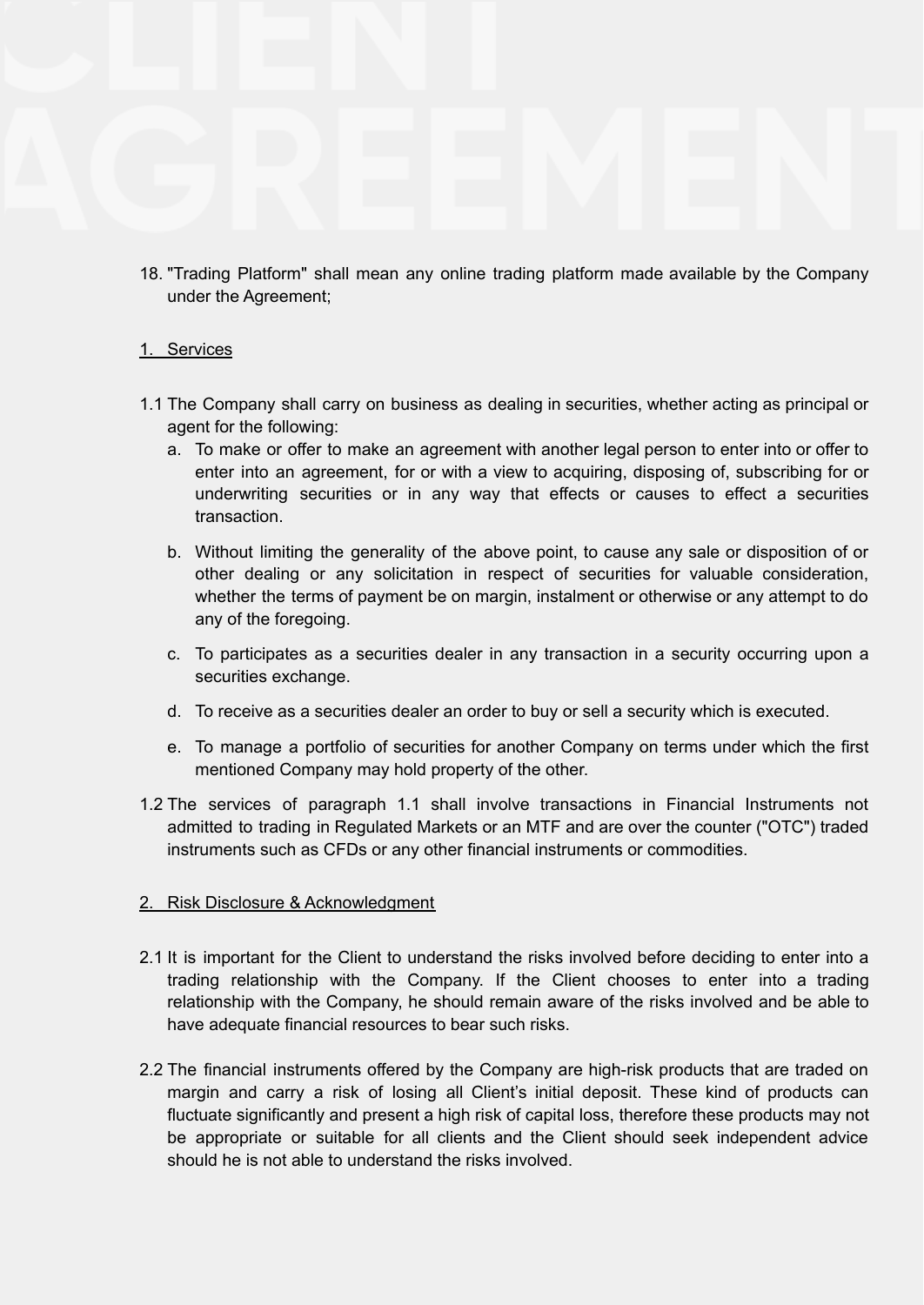- 2.3 General Risks and Acknowledgements: The Client acknowledges, understands, agrees and accepts the risks including but not limited:
	- a. The Company does not and cannot guarantee that funds deposited in the Client's Account for trading will not be lost as a result of the Client's transactions.
	- b. The Client acknowledges that, regardless of any information which may be offered by the Company, the value of any investment in Financial Instruments may fluctuate downwards or upwards and it is even probable that the investment may become of no value.
	- c. The Client acknowledges that he/she runs a great risk of incurring losses and damages as a result of the purchase and/or sale of any Financial Instrument and accepts that he/she is willing to undertake this risk.
	- d. The use of historical data does not constitute a binding or safe forecast as to the corresponding future performance of the Financial Instruments to which the said Information refers.
	- e. The Client is hereby advised that the transactions undertaken through the dealing services of the Company may be of speculative nature. Large losses may occur in a short period of time and may be equal to the total value of funds deposited with the Company.
	- f. Some Financial Instruments may not become immediately liquid, for example, as a result of reduced demand and the Client may not be in a position to sell them or easily obtain information on the value of these Financial Instruments or the extent of the associated risks.
	- g. When a Financial Instrument is traded in a currency other than the currency of the Client's country of residence, any changes in the exchange rates may have a negative effect on its value, price and performance.
	- h. A Financial Instrument on foreign markets may entail risks different to the usual risks of the markets in the Client's country of residence. In some cases, these risks may be greater. The prospect of profit or loss from transactions on foreign markets is also affected by exchange rate fluctuations.
	- i. The Client should not purchase a Financial Instrument unless he/she is willing to undertake the risks of losing entirely all the money which he has invested and also any additional commissions and other expenses incurred.
	- j. Under certain market conditions (for example but not limited to the following situations: force majeure event, technical failure, communications network failure, poor or no liquidity, market news or announcements etc.) it may be difficult or impossible to execute an order.
	- k. Should the Equity of the Client be insufficient to hold current positions open, the Client may be called upon to deposit additional funds at short notice or reduce exposure. Failure to do so within the required time may result in the liquidation of positions at a loss and the Client will be liable for any resulting deficit.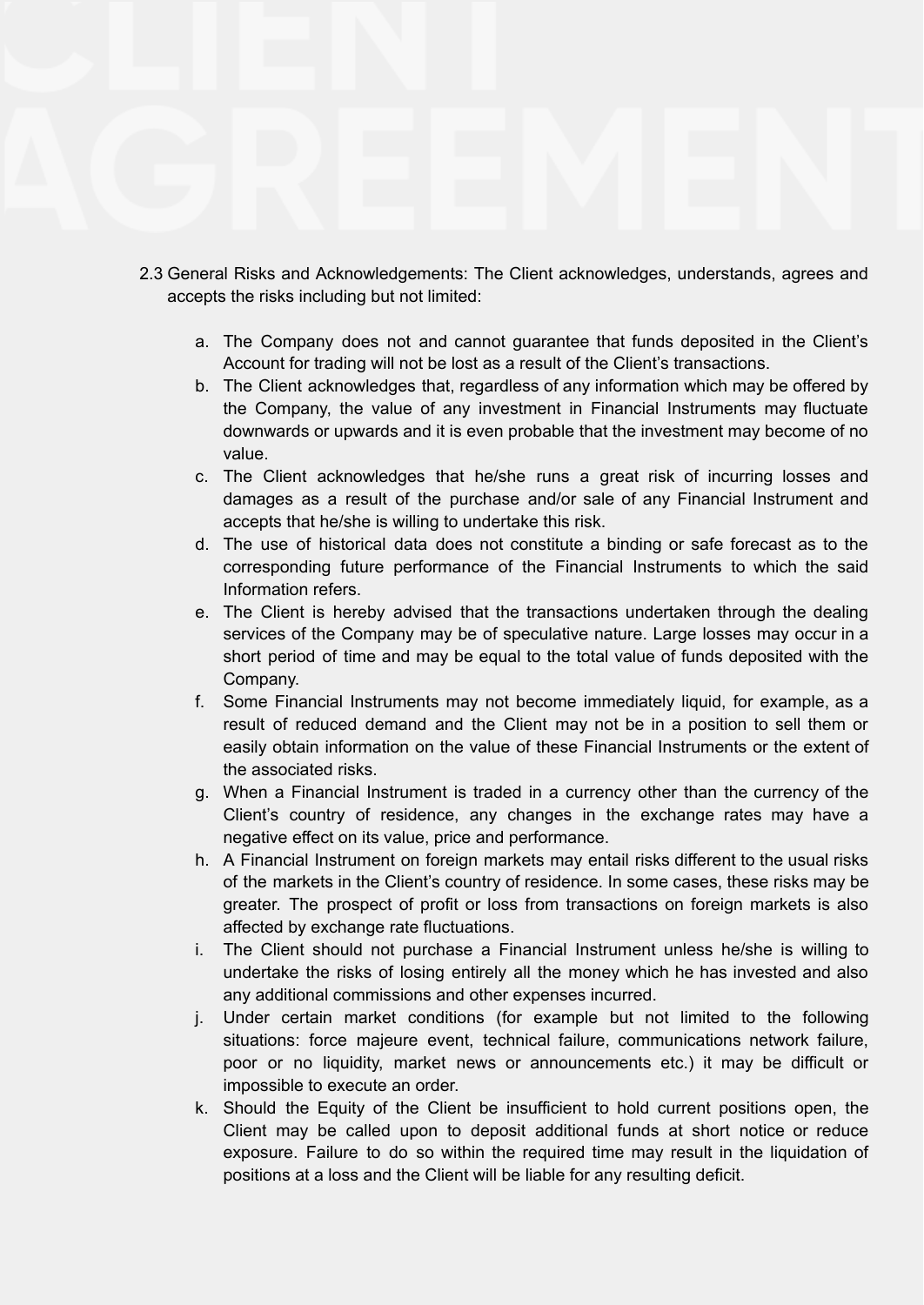- l. Trading on-line, no matter how convenient or efficient, does not necessarily reduce risks associated with currency trading.
- m. There is a risk that the Client's trades in Financial Instruments may be or become subject to tax and/or any other stamp duty, for example, because of changes in legislation or his/her personal circumstances. The Company does not warrant that no tax and/or any other stamp duty will be payable. The Client should be responsible for any taxes and/or any other duty which may accrue in respect of his/her trades.
- n. Before the Client begins to trade, he/she should obtain details of all commissions and other charges for which the Client will be liable. If any changes are not expressed in money terms (but for example a spread), the Client should ask for a written explanation, including appropriate examples, to establish what such charges are likely to mean in specific money terms.
- o. The Company will not provide the Client with investment advice relating to investments or possible transactions in investments or make investment recommendations of any kind.
- p. There may be situations, movements and/or conditions occurring at the weekend, at the beginning of the week or intra-day after the release of the significant macroeconomic figures, economic or political news that make currency markets to open with price levels that substantially differ from previous prices. In this case, there exists a significant risk that orders issued to protect open positions and open new positions may be executed at prices significantly different from those designated.

# 3. Account Opening Procedure

- 3.1 Before opening a new account, the Company provides to the Client via its Website or through an email or in person with the required information regarding the Company and a copy of this Agreement. After logging on the website of the Company, the Client will complete and/or receive the application package which consists of the following: a) account application form, b) relevant information/documents of the client, c) Client Services Agreement.
- 3.2 The Company is obligated by the Applicable Regulations to perform KYC and due diligence procedures in order to verify the identity of each person who registers online via the Company's Website. For this purpose, the Company will collect information about the Client such as name, surname, address, telephone number, email, nationality, date of birth and other details.
- 3.3 When the Company receives the Client's completed online application form, it may use the information to conduct any further enquiries about the Client as the Company determines under the circumstances and its internal policies and procedures. The Company also carries out additional checks or periodic reviews. The Client will need to co-operate with the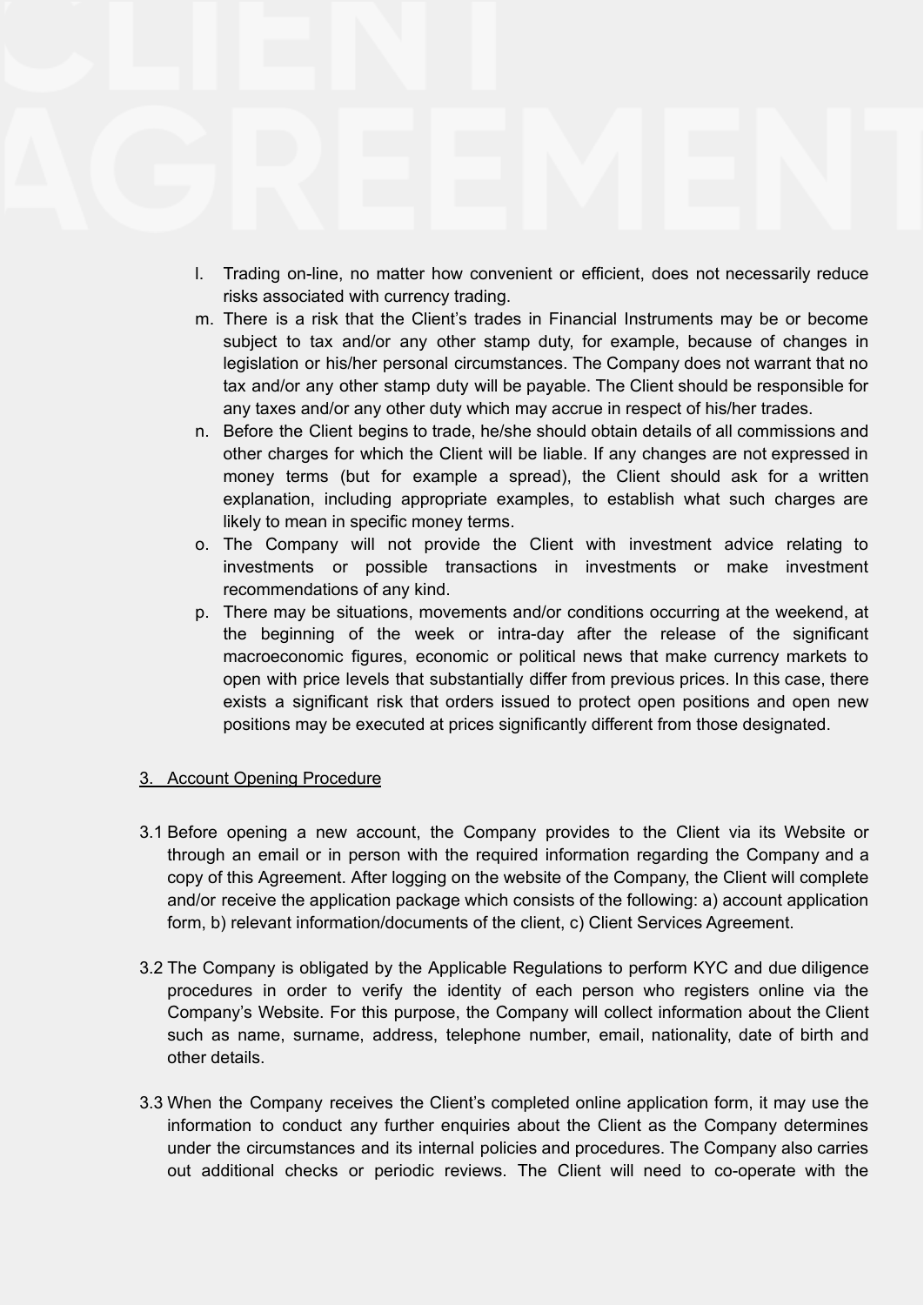Company and supply the information requested promptly. The Company relies on the information that it is provided by the Client in the online application form or otherwise as being correct and not misleading at all times, unless you notify us otherwise in writing. In particular, the Client must notify the Company as soon as possible in writing if any of the details provided to us in your application form or if your circumstances have subsequently changed.

- 3.4 The Company is not to be required (and may be unable under Applicable Regulations) to accept a person as its Client until all documentation it requires has been received by properly and fully completed by such person and all internal checks (including without limitation all anti-money laundering customer identification and due diligence checks) have been duly satisfied. It is further understood that Company reserves the right to impose additional due diligence requirements to accept Clients residing in certain countries where the risk of money laundering may be higher. During the customer identification and due diligence checks the Company shall apply processes to verify the Client's identity for which (amongst other things) photo identification information will be required by the Client. In certain circumstances we may require this information to be authenticated by an appropriate third party. The Company requires as minimum a government issued Photo identity documents such as a passport, driving license and/or identity card containing your full name, personal photo, and date of birth, ID number and expiry date as well as evidence of your residential address, such as a utility bill or bank statement, for the verification process. The information in these documents should agree with the details submitted in Client's application.
- 3.5 The Company will assess the information received by the Client during the Account Opening Procedure in order to determine whether the Client is eligible or not in investing and/or operating a trading account with the Company. The Client's trading account will be opened following the assessment and completion of the KYC and due diligence procedure

#### 4. Fees and Charges

4.1 The Client shall be required to pay the charges as agreed from time to time, any fees or other charges imposed by third parties during the execution of the services. The Company's current charges including spreads, charges, interest and other fees are published on the Company's website and any alteration to charges will be notified to the Client via the Company's website or via the trading platform terminal or via an email sent to the client's registered address used during the registration process. By accepting this Agreement, the Client acknowledges that he has read, understood and is in agreement with the fees and charges uploaded on the Company's website. The Client further agrees that the Company is entitled to change its charges without any consultation or prior consent from the Client.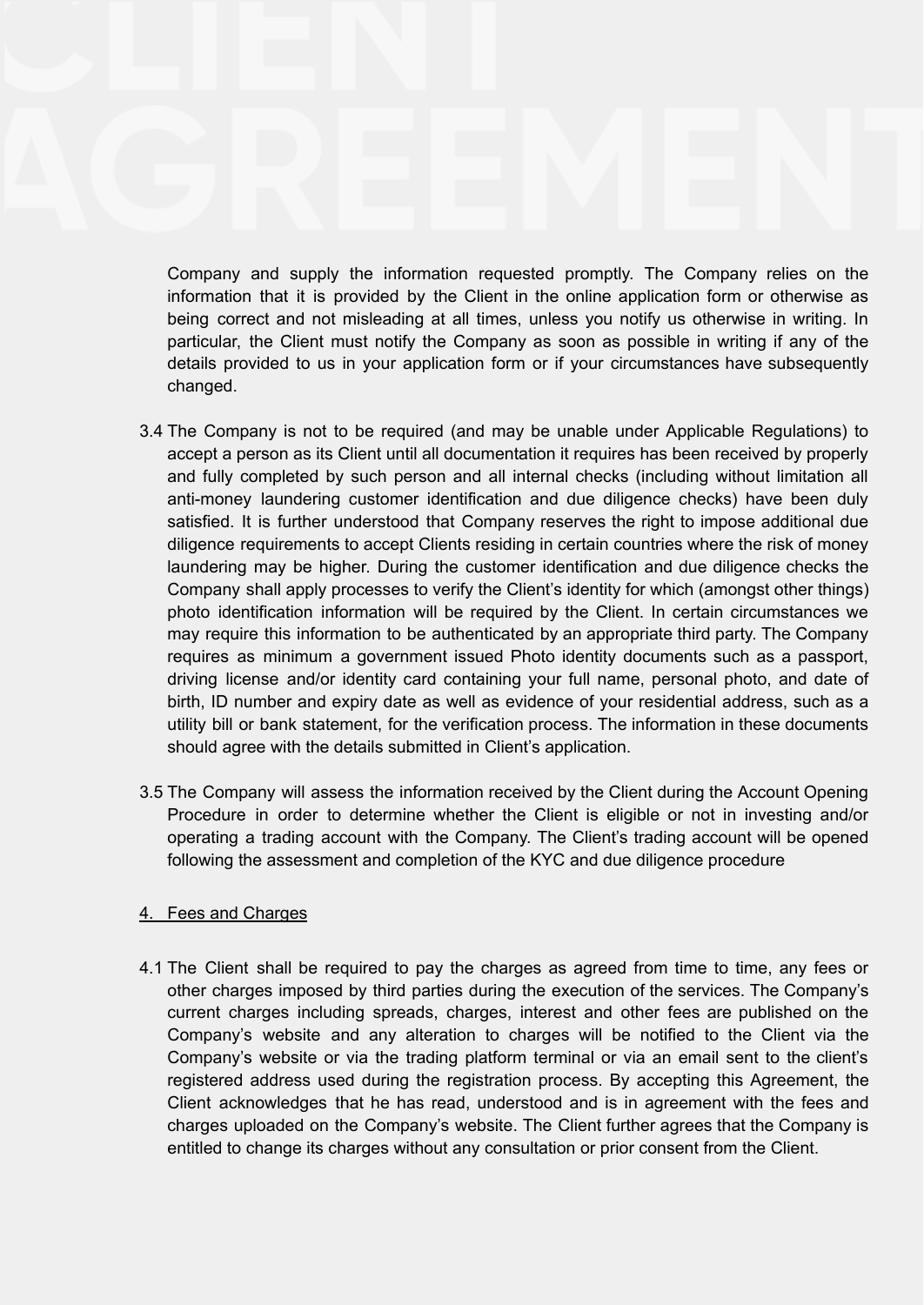- 4.2 The Company is compensated for its services through the Buy/Sell (Ask/Bid) spread, so when you open a position in a specific instrument, you essentially "pay" the spread. The spread rates per instrument can be viewed by the Client at any time on the Company's website.
- 4.3 Subject to the Financial Instruments traded by the Client, the following charges may be incurred:
	- Spread

A spread is the difference between the bid (buy) and the ask (sell) price on the specific instrument you trade. This cost is realised every time the Client opens and closes a trade.

Commission (applicable only to CFDs on futures and CFDs on shares)

This is the commission the Client pays when he buys and sells a Financial Instrument.

### Currency conversion

This is the cost incurred when converting realised profits and losses as well as any costs and charges that are denominated in a currency other than the base currency of the Client's Account.

#### Overnight Funding /Swap (Financing Fee)

This is the swap cost for keeping your position open overnight. The swap cost can be positive or negative depending of the instrument to be traded. An overnight funding amount is either added to or subtracted from the Client's account when holding a position after a certain time.

#### Trading inactivity

The Client's account is associated with the cost of maintenance and other regulatory or compliance requirements so if there are no transactions by the Client for a period of 12 months, the Company has the right to claim the applicable inactivity fee as notified to the Client from time to time and the Company may deduct such fee from the Client's Account. The inactivity fee will be up to USD 10 and the Company reserves the right to charge the said fee annually if there are no transactions by the Client the preceding 12 months.

- 4.4 All payments to the Company under this Agreement shall be made in such currency as the Company from time to time specify to the bank account designated by the Company for such purposes.
- 4.5 The Company may share charges with third parties, like Introducing brokers or affiliates, for services carried out on your behalf in the form of commission, mark-up, mark-down or other remuneration. Details of such remuneration or sharing arrangements may be available to the Client upon request.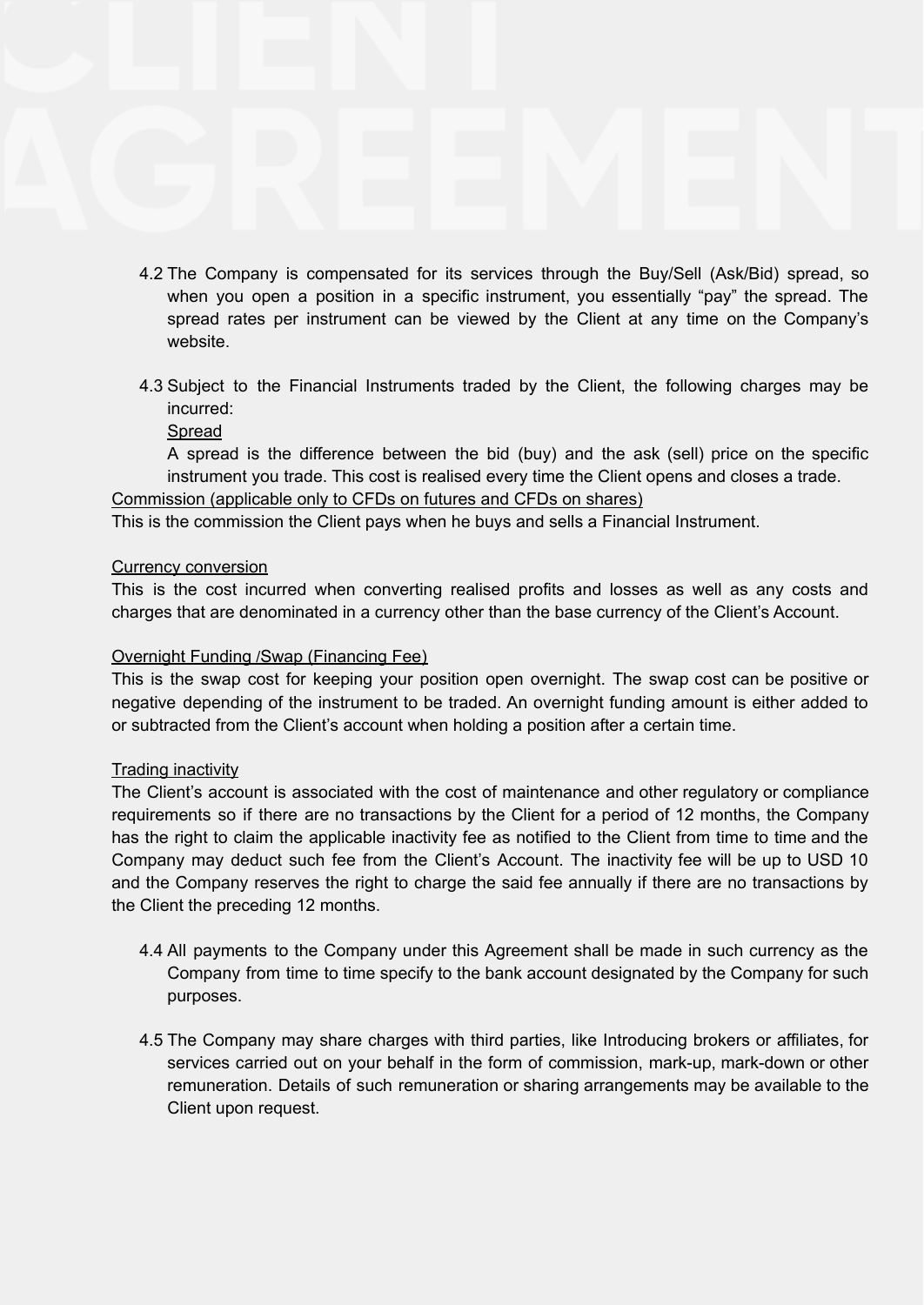# 5. Conflict of Interest

- 5.1 The Company will take all reasonable steps to identify and manage conflicts of interest between itself, including its managers and employees or other relevant persons as well as any person directly or indirectly linked to them by control, and their clients or between one client and another, that arise in the course of providing any of the Services under this Agreement, and to organize and control their internal affairs responsibly and effectively.
- *5.2* The Company will manage conflicts of interest fairly, between itself and its clients, between itself and its employees and between its customers and to organise and control their internal affairs responsibly and effectively in accordance with its Conflict of Interest policy which is enclosed in this Agreement as Annex 1*.*

### 6. Inducements

- 6.1 The Company shall take reasonable steps to ensure that neither it nor any of its employees or agents either offers or gives, or solicits or accepts, any inducement that is likely to conflict with any duties owed to its clients. For this purpose, the Company does not receive or pay any fees, commissions or non-monetary benefits in relation to the provision of the services to or by any third party, except Client, subject to clause 6.2.
- 6.2 The Company, may pay and/or receive fees/commission to/from third parties, provided that these benefits are designed to enhance the quality of the offered service to the Client and not impair compliance with the Company' duty to act in the best interests of the Client. An indicative list of fees/commission to/from third parties which are designed to enhance the quality of the offered service to the Client and not impair compliance with the Company' duty to act in the best interests of the Client may be regulatory levies, legal fees, bank and payment provider fees, liquidity providers' fees, platform fees etc.
- 6.3 A fee, commission or non-monetary benefit should only be paid or received where:
	- a. It is justified by the provision of an additional or higher level service to the relevant client, proportional to the level of inducements received
	- b. It does not directly benefit the recipient firm, its shareholders or employees without a tangible benefit to the client
	- c. It is justified by the provision of an on-going benefit to the relevant client in relation to an on-going inducement
- 6.4 The Company shall keep records evidencing the fees, commissions or non-monetary benefits paid or received by the Company which are designed to enhance the quality of the relevant service to the client.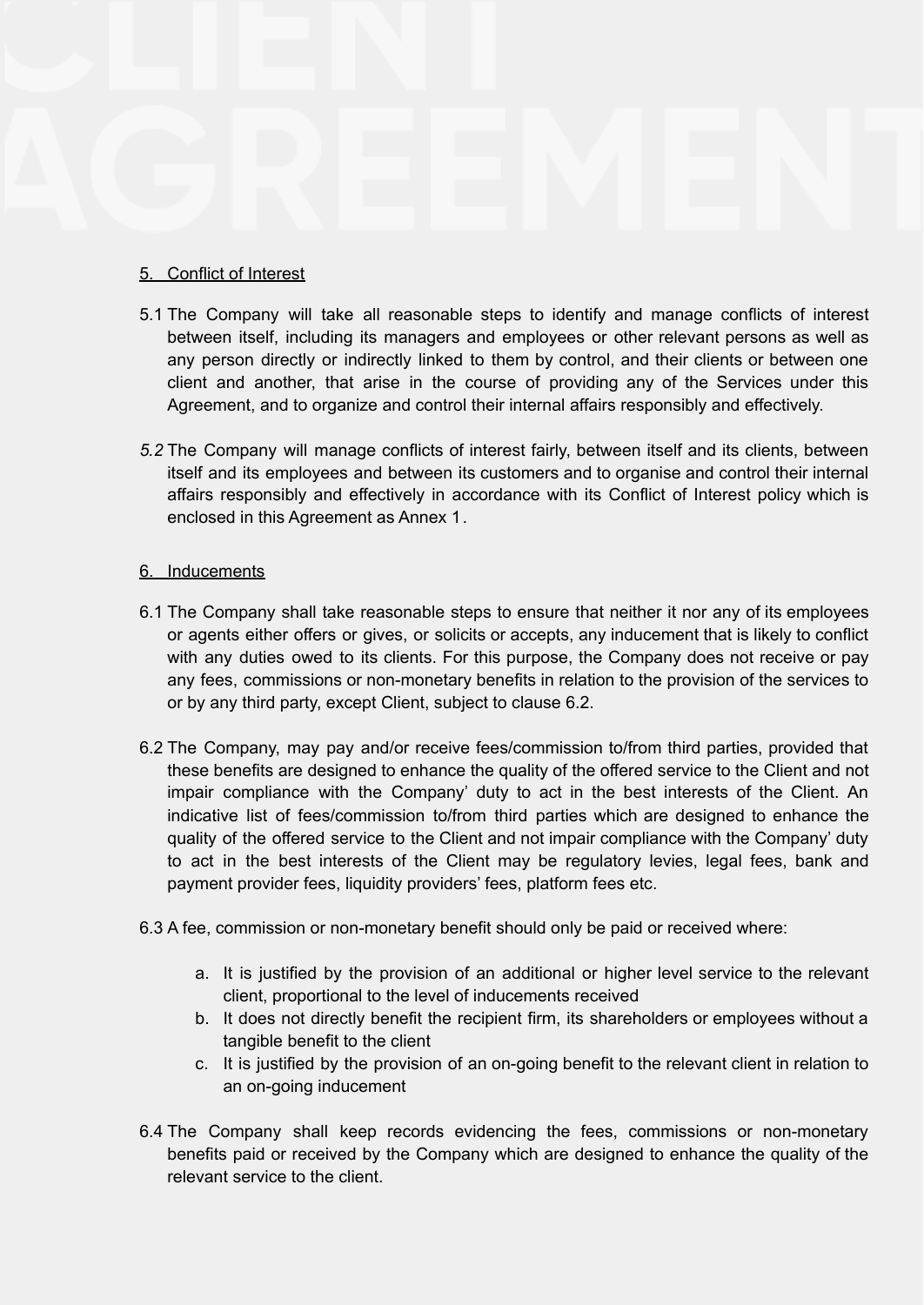# 7. Client Money and Transfer of funds

- 7.1 The Company ensures to promptly place any Client money segregated from the Company's own accounts and opened with an approved bank and/or a payment provider that has been assessed by the Company and/or approved by the Company's Management. Any Client's money shall be paid into a segregated client bank account denoted as "Client" bank account.
- 7.2 Unless the Client notifies the Company in writing or otherwise, the Company may pass on Client money or allow another person, such as an exchange, a clearing house or an intermediate broker, to hold or control Client money where the Company transfers the Client money (a) for the purposes of a transaction for the Client through or with that person; or (b) to meet the Client's obligations to provide collateral for a transaction (e.g. a margin requirement for a derivative transaction). By accepting this Agreement, the Client gives his consent and authorizes the Company, where applicable, to transfer/hold his funds in other parties or business partners i.e liquidity providers for settlement purposes. The Company shall not be liable for the solvency, acts or omissions of any institution with which Client money are held.
- 7.3 The third party to whom the Company will pass money may hold it in an omnibus account and it may not be possible to separate it from the Client's money, or the third party's money in which case the Client will not have any claim against a specific sum in a specific account in the event of insolvency. The Company does not accept any liability or responsibility for any resulting losses.
- 7.4 By entering into this Agreement the Client agrees that the Company will not pay the Client interest on Client money or any other unencumbered funds.
- 7.5 Any amounts transferred by the Client to the Client's bank account will be deposited in the Client's Account at the "value date" of the received payment and net of any deduction/charges by the Client's bank account providers. In case the Client's account reaches a stop-out during the processing period of the deposit, the Company bears no responsibility for any losses suffered.
- 7.6 The Company acts in accordance with international anti-money laundering regulations and local anti-money laundering rules thus the transfer of funds and transactions are done based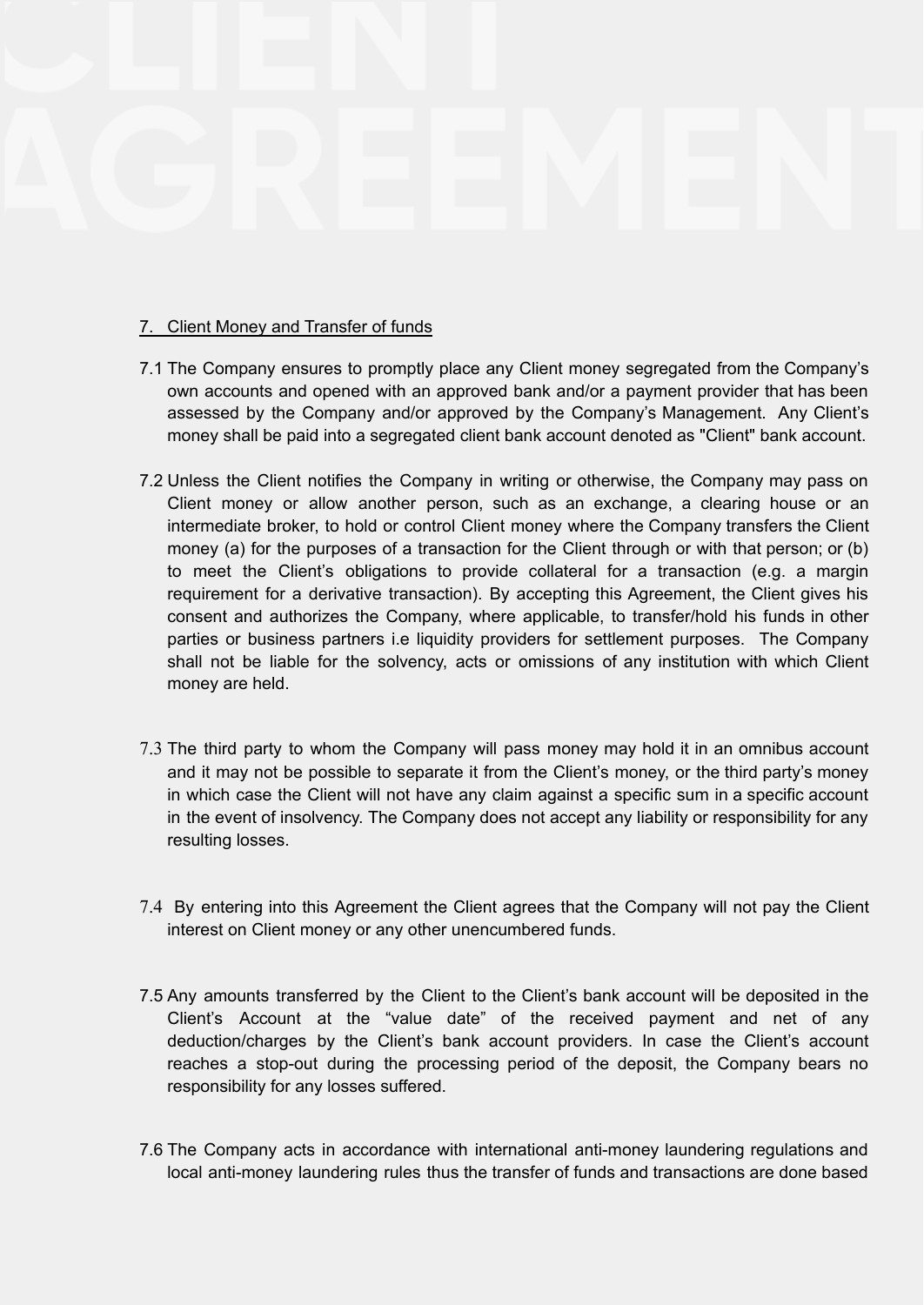on these rules. For this purpose, Client's withdrawals should be made using the same method used by the Client to fund his Client Account and to the same remitter. The Company reserves the right to decline a withdrawal with a specific payment method and will suggest another payment method where the Client needs to proceed with a new withdrawal request, or request further documentation while processing the withdrawal request. Where applicable, if the Company is not satisfied with any documentation provided by the Client or if the company has reasonable grounds for suspecting that a Client violates Applicable regulations, then the Company will reverse the withdrawal transaction and deposit the amount back to the Client's Account and the Client will suffer the relevant Client's bank account provider's charges.

- 7.7 By accepting this Agreement, the Client gives his consent and authorizes the Company to make deposits and withdrawals from the Client's bank account on the Client's behalf, including but not limited to, the settlement of transactions performed by or on behalf of the Client, for payment of all amounts due by or on behalf of the Client to the Company or any other person.
- 7.8 The Client acknowledges that in case where a Client's bank account is frozen for any given period and for any given reason the Company assumes no responsibility and Client's funds will also be frozen.

# 8. Client's Orders/Instructions & Execution of Orders

- 8.1 Execution of Orders: It is the Company's approach to take all sufficient steps to obtain the best possible result on behalf of its Clients when executing Client orders on Financial Instruments offered by the Company or receiving and transmitting orders for execution. The Client understands and acknowledges that the Company will enter into transactions with the Client either as principal (counterparty) or an agent. The Company will be the contractual counterparty to the Client.
- 8.2 The Company, when executing orders, will obtain the best possible result for Clients, taking into account factors like price, costs, speed, likelihood of execution and settlement, size, market impact or any other consideration relevant to the execution of the order. Where the Company executes an order on behalf of a Client, the best possible result shall be determined in terms of the total consideration, representing the price of the financial instrument and the costs relating to execution, which shall include all expenses incurred by the Client which directly relate to the execution of the order.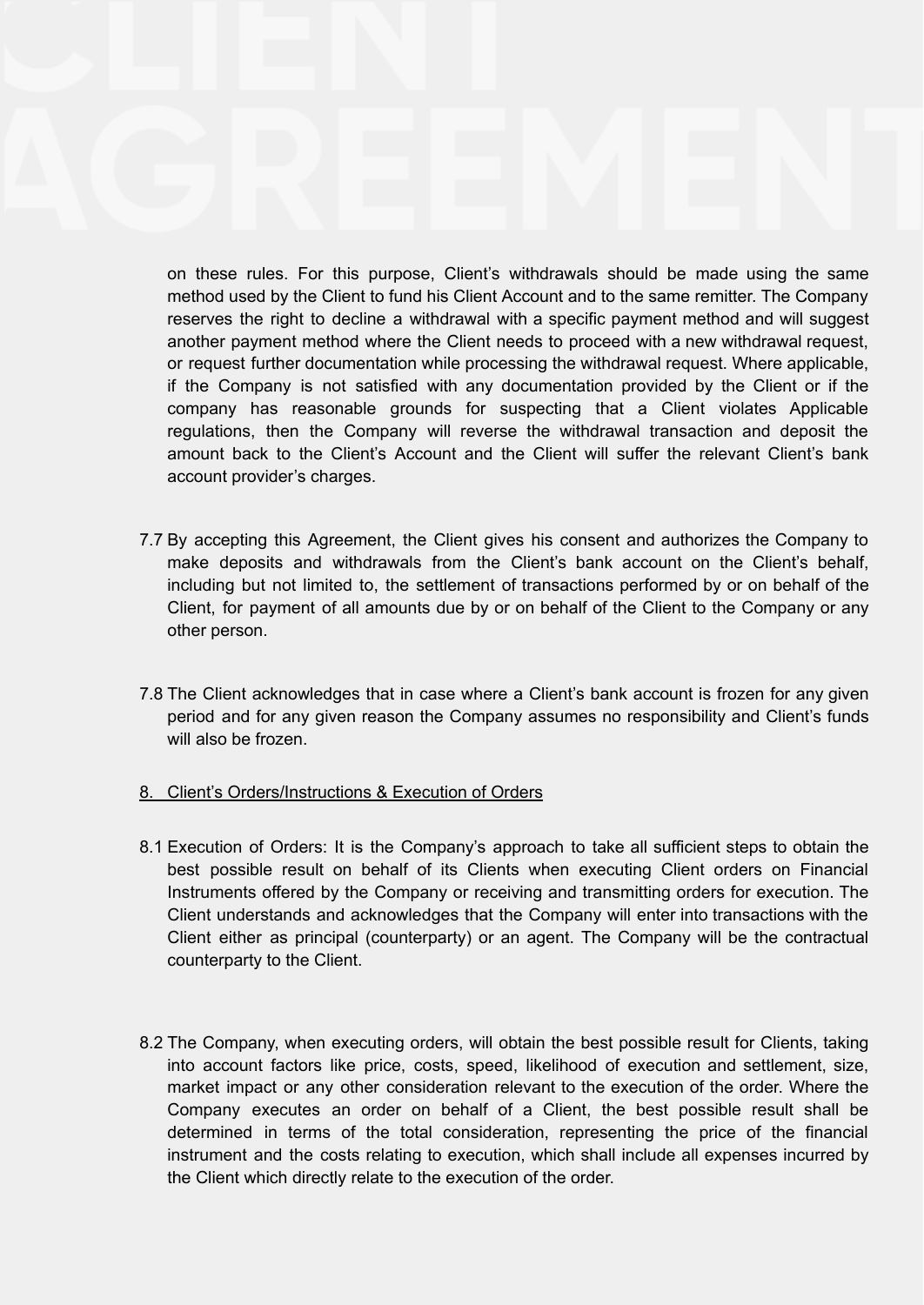- 8.3 For determining the importance of the execution factors indicated above, the following criteria are also taken into account:
	- The characteristics of the Client
	- The characteristics of the Client order;
	- The characteristics of Financial Instruments that are the subject of that order;
	- The characteristics of the execution venues to which that order can be directed.
- 8.4 The Client understands and confirms that all orders received by the Company from the Client are orders for execution outside a Regulated Market or MTF.
- 8.5 Client's Orders/Instructions: Orders may be placed with the Company once the Client gets access to the Company's Trading Platform. The Company will be entitled to rely and act on any Order placed on the Trading Platform without any further enquiry to the Client and any such Orders will be binding upon the Client.
- 8.6 The Company's Buy/ Sell prices for a given CFD are calculated by reference to the price of the relevant Underlying Asset. Third party reputable external resources (i.e. feed providers) obtain prices (Buy/Sell prices) of the Underlying Asset for a given CFD .The Company then uses the prices given by the feed providers to calculate their own tradable prices for a given CFD. The Company adjusts the Spread (i.e. the difference between the Buy/Sell prices), hence the prices it quotes to Clients compared to the prices it obtains from third party external reference sources may differ, as they include a Spread adjustment. The Company provides Quotes by taking into account the Underlying Asset price. The Client acknowledges that such Quotes will be set by the Company at its absolute discretion.
- 8.7 Orders can be placed, executed and changed or removed within the trading hours for each CFD showed on the Company's Website, as amended from the Company from time to time and if they are not executed they shall remain effective through the next trading session (as applicable). The Company shall not be obliged to arrange for the execution of the Client's orders in respect of any CFD out of normal trading hours which appear on the Company's Website.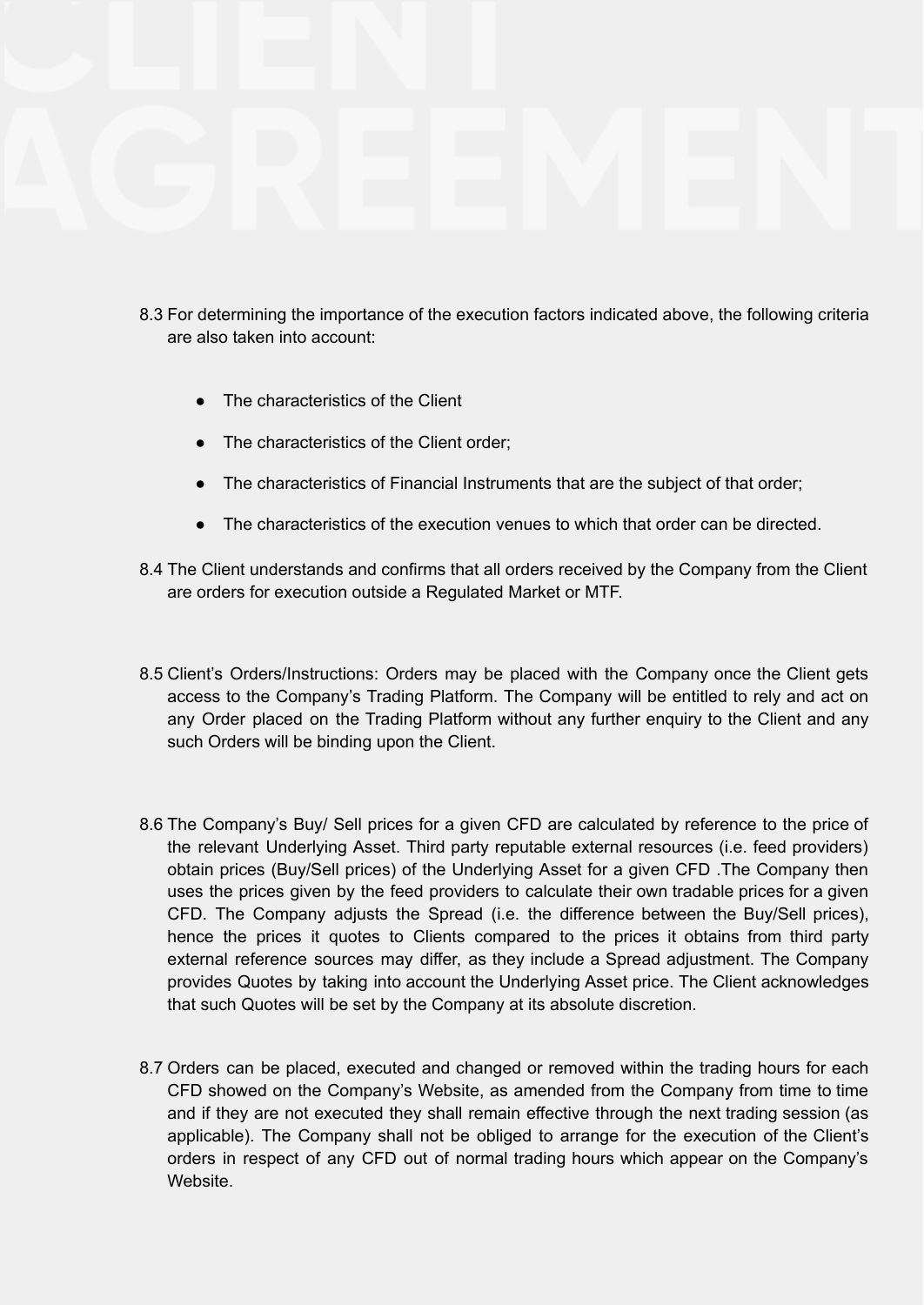- 8.8 If any tradable instrument becomes subject to possible adjustments, the Company will determine the appropriate adjustment, if any, to be made to the opening/closing price, size, value and/or quantity of the corresponding transaction. The determination of any adjustment or amendment to the opening/closing price, size, value and/or quantity of the Transaction (and/or the level or size of any order) shall be at the Company's sole discretion and shall be conclusive and binding upon the Client. The Company shall inform the Client of any adjustment or amendment via its internal mail as soon as is reasonably practicable.
- 8.9 During the occurrence of a manifest error i.e. a manifest or obvious misquote by the Company, or any market, liquidity provider or official price source on which the Company has relied in connection with any transaction, having regard to the current market conditions at the time an order is placed as the Company may reasonably determine, the Company may amend the details of affected transactions to reflect what the Company reasonably determines as correct and fair and/or declare any or all affected transactions as void.
- 8.10 During periods of abnormal Market (Volatile) Conditions, during news announcements, on opening gaps (trading session starts), or on possible gaps where the Reference Asset has been suspended or restricted on a particular market, Buy/Sell Stop and Stop Loss orders may not be filled at requested/declared price but instead at the next best available price. In such case, Take Profit orders below/above Buy Stop/Sell Stop orders or Stop Loss orders above/below Buy Stop/Sell Stop orders during activation will be removed. The same applies when a trading strategy is deemed as abusive, because it is aiming towards potential riskless profit or another strategy deemed by the Company to be abusive. Accordingly, placing a Stop Loss order will not necessarily limit the Client's losses at the intended amount.

#### 9. Margin/Leverage Level

9.1 The Margin/leverage levels applicable to the different products offered by the Company can be found on the Company's Website at [URL to be added]. If at any time the Equity falls below a certain percentage of the required Margin, specified on the Website, the Company has the right to close any or all of the Client's open positions without the Client's consent or any prior written notice to him.

The Client is responsible to monitor its account balance and keep sufficient funds in its Account in order for its open positions to remain unaffected. The Company shall have the right, but not the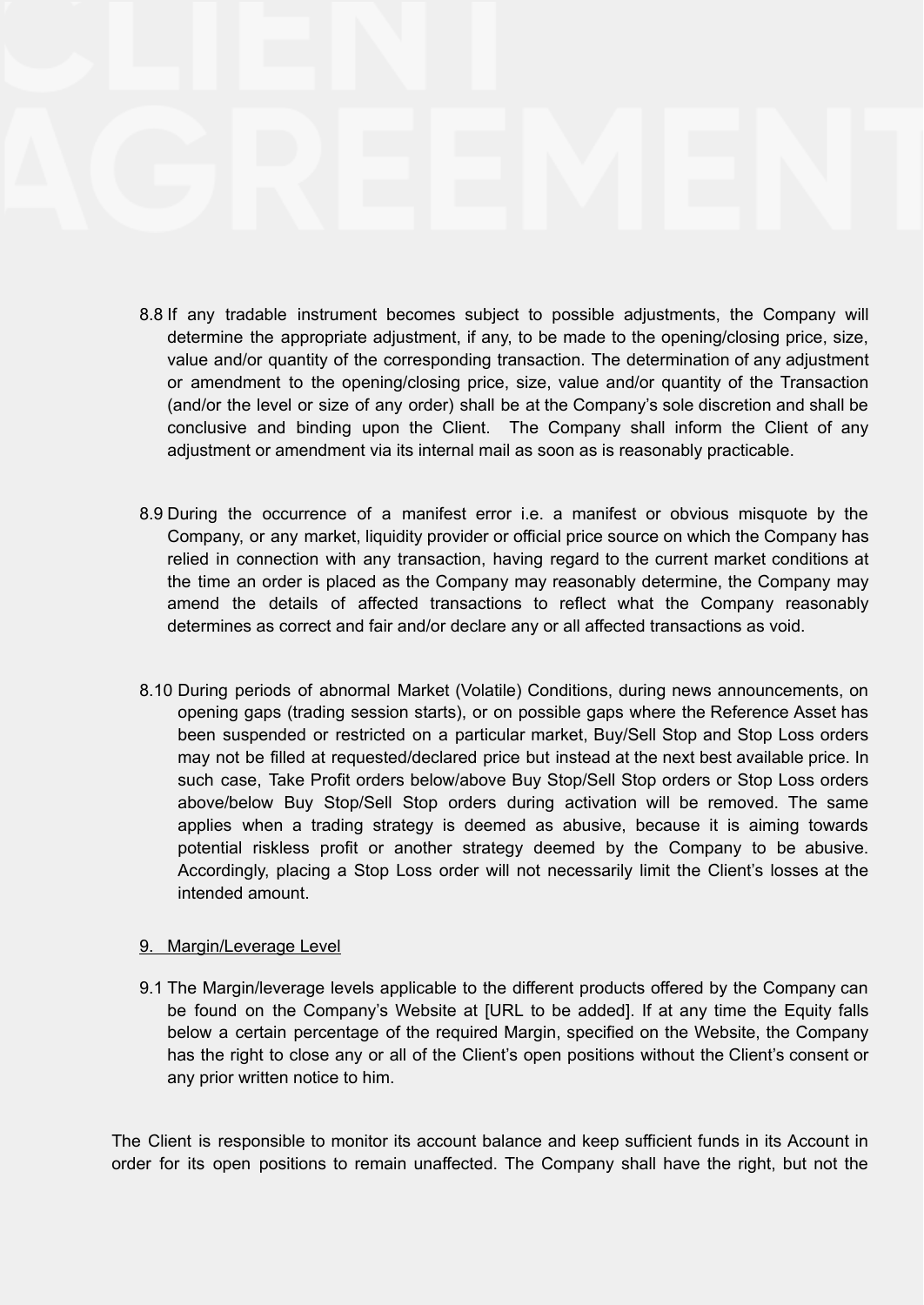obligation, to start closing Client's open positions starting from the most unprofitable, when the Margin is less than 100% of the Margin requirement. In the case where the Margin is equal to or less than 50% of the Margin requirement, then Client's positions shall be automatically closed, starting from the most unprofitable, at the prevailing market price.

- 9.2 Margin or leverage Level may be set and varied without prior notice from time to time in the Company's sole and absolute discretion in order to cover any realised or unrealised losses arising from or in connection with transactions, including subsequent variation of any Margin rates set at the time transactions are opened. The Client can request to change his account leverage at any time by contacting the Company.
- 9.3 On every Friday and between the hours of 21:00 till 24:00 (GMT+3) and occasionally before the release of major economic news, the Company may maintain a maximum leverage on remaining instruments other than FX for any new positions opened during such period which such requirement, if any, will be disclosed in the Company's website.

# 10. Decline of Client's Orders and Instructions

- 10.1 The Company is entitled to decline or refuse to transmit or arrange for the execution of any order in any of the following cases as applicable:
	- a. under abnormal market conditions;
	- b. If the Client's free Margin is less than the required Margin or there are no available cleared funds deposited in the Client Account to pay all the charges of the particular order;
	- c. it is impossible to proceed with an order regarding the size or price or the proposed Transaction is of such a size (too small or too large), that the Company does not wish to accept that order or the Company believes that it will not be able to hedge the proposed transaction or it is impossible for the order to be executed due to condition of the relevant market;
	- d. where the Company suspects that the Client is engaged in money laundering activities or terrorist financing or other criminal acts;
	- e. in consequence of request of regulatory or supervisory authorities or a court order;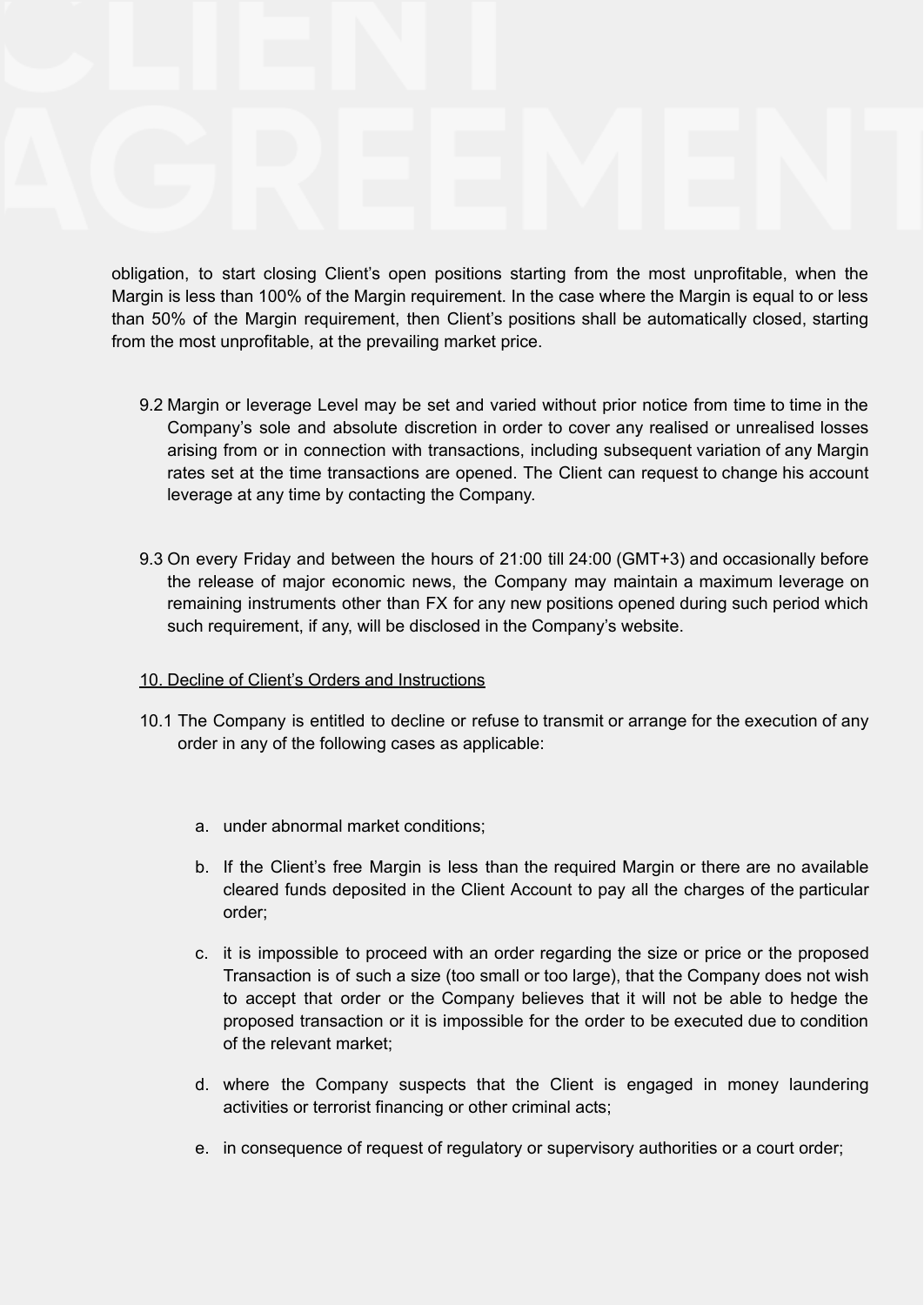- f. where the legality or genuineness of the order is under doubt;
- g. there is absence of essential detail of the order or the order is not clear or has more than one interpretation;
- h. a Quote is not obtained from the Company or the Quote obtained by the Company is an indicative Quote or the Quote is the result of manifest error or Quote is an error Quote;
- i. internet connection or communications are disrupted;
- j. a Force Majeure Event has occurred;
- k. the Company has sent a notice of termination of this Agreement to the Client;
- l. the Client has failed to meet the minimum Margin requirement;

# 11. Transaction Settlements and Confirmations

- 11.1 The Company will proceed with transaction settlements upon execution, in accordance with the normal practice for the Financial Instrument or the relevant market rules. The Company will provide the Client with an online access to his Client Account via the Trading Platform, which will provide him with sufficient information on among others order(s) status.
- 11.2 The Client understands that transaction confirmations are available via the Trading Platform and he will be able to access account information through the Trading Platform. Through the Trading Platform the Client may view its balance as well as all of its account activity. The Client will also be able to generate daily, monthly and yearly reports of account activity as well as a report of each executed trade. Updated account information will be available no later than 24 hours after any activity takes place on the Client's Account. At all times, Client's account information will include, and is not limited to, trade confirmations with ticket numbers, purchase and sales rates, Margin, amount available for trading as well as current open and pending positions.

# 12. Trading Platform usage

12.1 The Client shall enter his user ID and password ("Codes") registered during the online account opening procedure when logging on to the Company's Trading Platform. The Client should notify the Company without undue delay on becoming aware of unauthorized use of the Trading Platform, or if the Client suspects that the password has been misappropriated by a third party.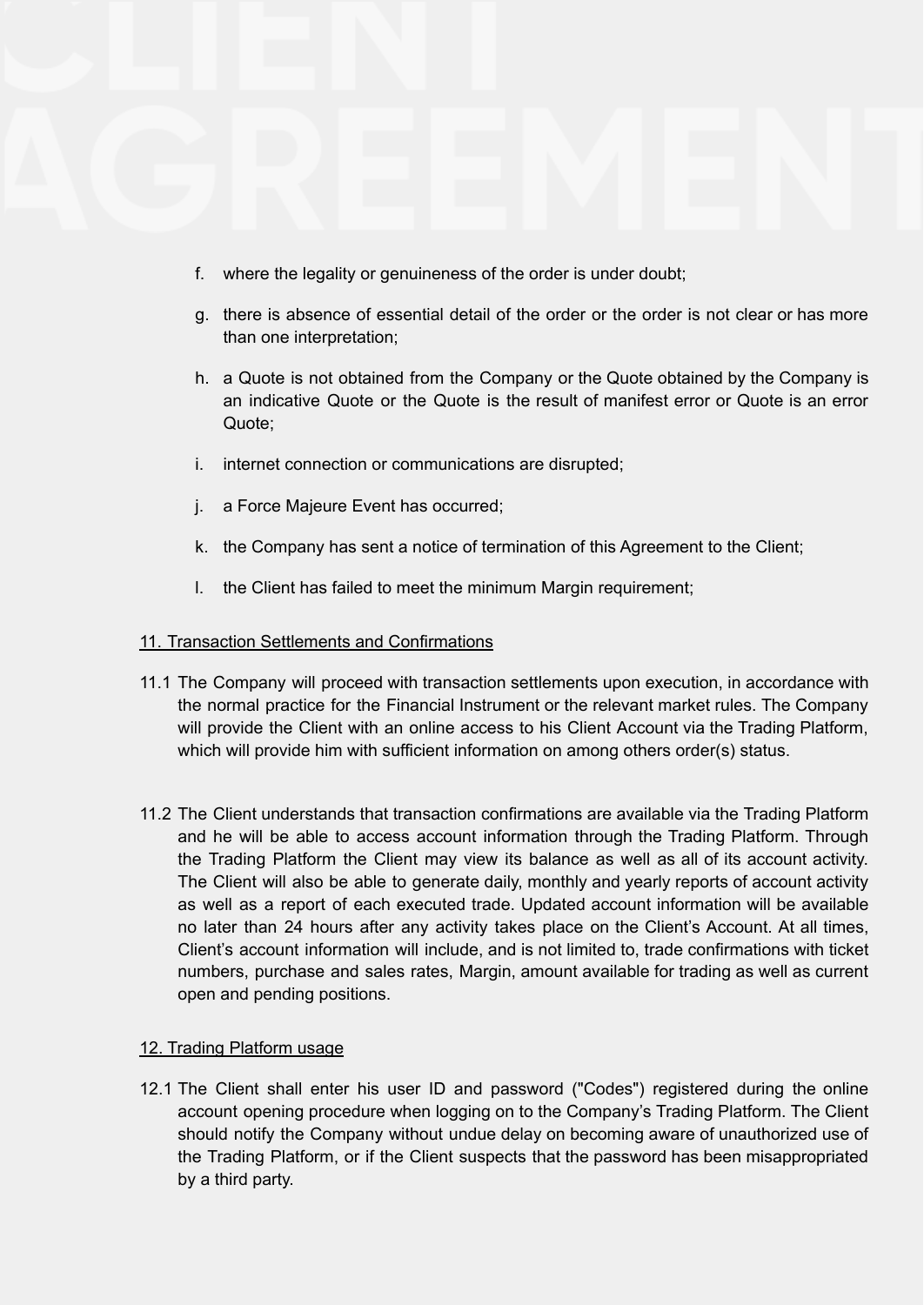- 12.2 The Client shall take all necessary precautions to ensure the confidentiality of all information, including, but not limited to, the Codes to the electronic systems, Transaction activities, account balances, as well as all other information and all orders. The Client shall be solely responsible for all orders and the accuracy of all information sent via the internet using its Codes. The Client acknowledges that the Company bears no responsibility in the case that the Codes are used in an unauthorized manner by any third party.
- 12.3 The Company shall not be responsible for losses resulting from the Client's installation and use of the computer programs used on the Trading Platform, unless such liability follows from indispensable rules of law. Where the Trading Platform is used by the Client, it shall be responsible for ensuring that the Trading Platform is adequately insured against direct and indirect losses which may result from the installation and use of the computer programs in the Client's computer system. Furthermore, the Client shall be obliged to make backup copies of data which, should such data be lost, might result in losses for the Client.
- 12.4 When using the Company's platform, the Client shall:
	- run such tests and provide such information to us as we shall reasonably consider necessary to establish
	- ensure that the system and/or hardware equipment used by the Client satisfies the requirements notified by us to you from time to time;
	- carry out virus checks on a regular basis;
	- inform us immediately of any unauthorized access to its system or instruction which the Client know of or suspect and, if within its control, cause such unauthorized use to cease; and
	- not at any time leave the terminal from which the Client have accessed the trading platform or let anyone else use the terminal until he has logged off the trading platform.

12.5 To the extent permitted by Applicable Regulations, the Company shall not be liable for: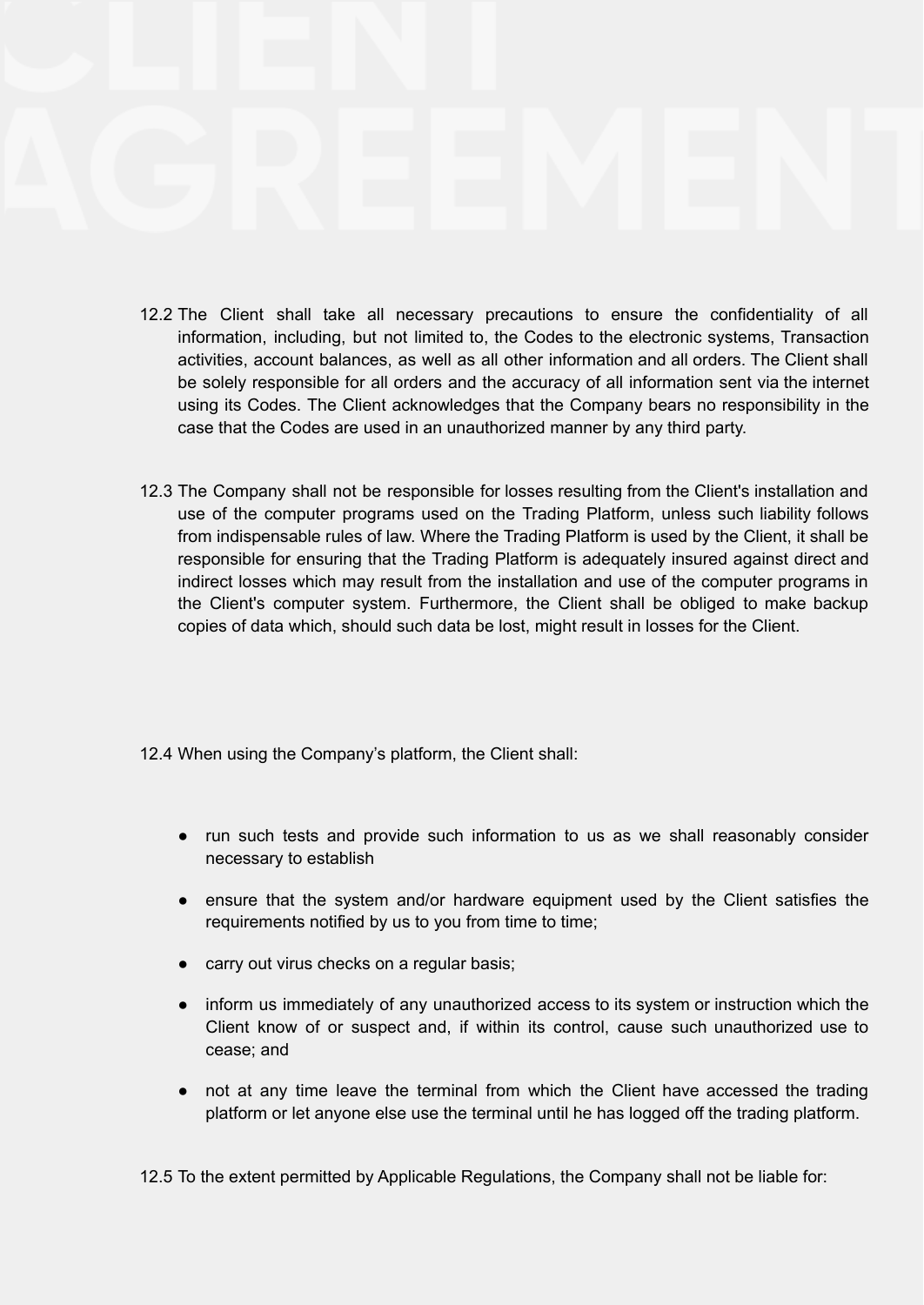- a. any loss, expense, cost or liability (including consequential loss) suffered or incurred by the Client as a result of instructions being given, or any other communication being made via the internet or other electronic media; the Client shall be solely responsible for all orders, and for the accuracy of all information, sent via such electronic media; and
- b. any loss or damage that may be caused to any equipment or software due to any viruses, defects or malfunctions in connection with the access to, or use of, the electronic systems.
- 12.6 If the Client wants to use a third party software application to provide trading signals or advice or other trading assistance like an "expert advisor" or a hosting environment allowing for real-time access to the Client's Account, the Company and its third party suppliers or licensors make no warranties or representations of any kind, whether expressed or implied for the service it is providing. The Company and its third party suppliers or licensors also disclaim any warranty of merchantability or fitness for any particular purpose and will not be responsible for any damages that may be suffered by the Client, including loss of funds, data, non-deliveries or service interruptions by any cause or errors or omissions by the Client. The Client's use of any information obtained by way of an expert advisor used in conjunction with a hosting environment or otherwise is at the Client's own risk, and the Company and its third party suppliers specifically disclaim any responsibility for the accuracy or quality of information obtained through its services. Connection speed represents the speed of an end-to-end connection. The Company and its third party suppliers or licensors do not represent or guarantee the speed or availability of end-to-end connections. The Company and its third party suppliers or licensors shall not be subject to any damages or liability for any errors, omissions or delays therein including unavailability. The licensed products and all components thereof are provided on an "as is" basis and are separate and distinct from the services provided under this Agreement. Where the Company believes that a Client is using additional functionalities /plug-ins where it affects the reliability and/or smooth and/or orderly operation of the electronic systems the Company has the right to suspend or terminate the Client's Account.
- 12.7 The Company makes every effort to deliver high quality products. However, we do not guarantee that our products are free from defects. Our software is provided "as is" and the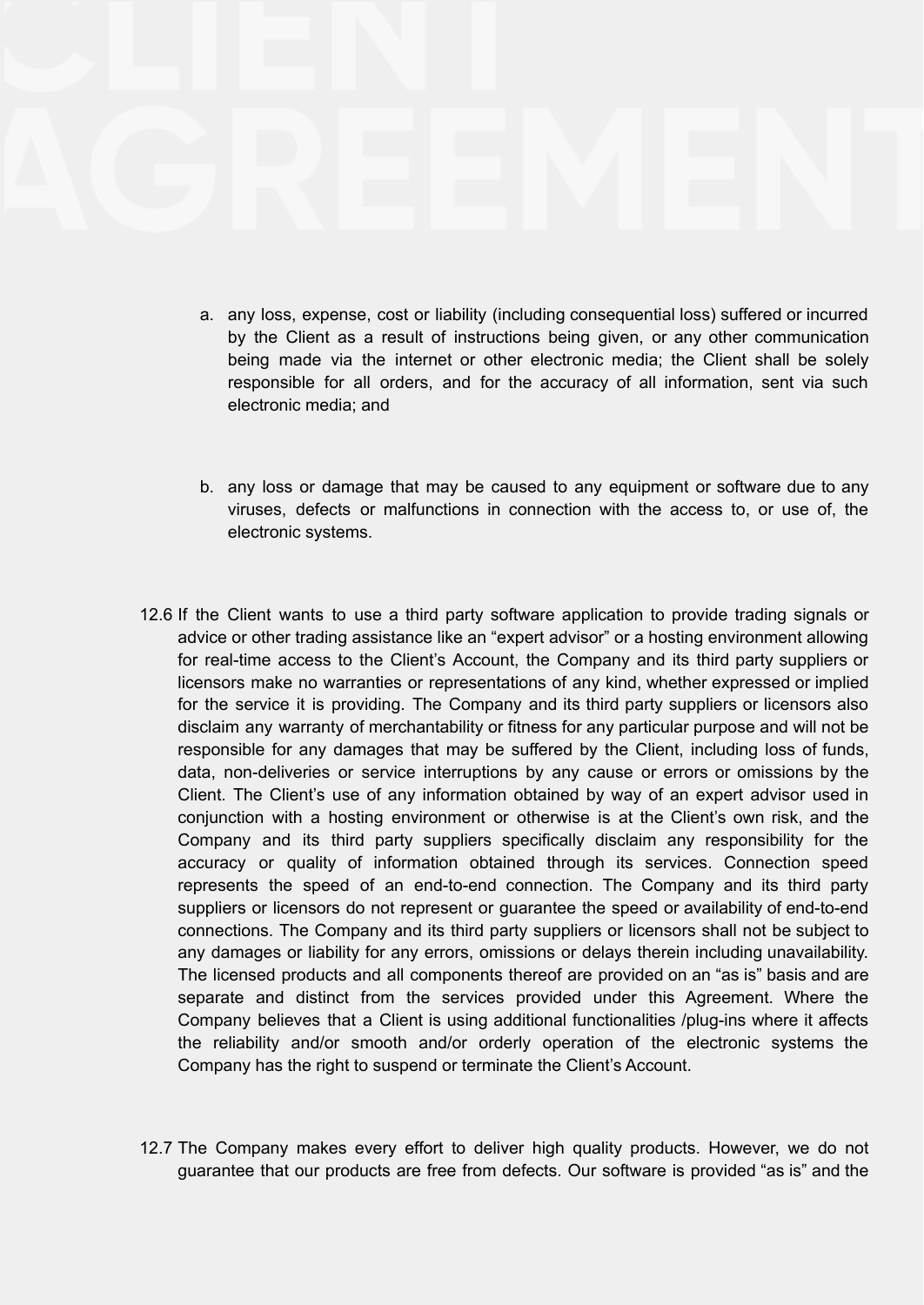Client uses the web platform at his own risk. The Company makes no warranties as to performance, fitness for a particular purpose, or any other warranties whether expressed or implied. No oral or written communication from or information provided by the Company shall create a warranty. Under no circumstances shall the Company be liable for direct, indirect, special, incidental, or consequential damages resulting from the use, misuse, or inability to use this software, even if the Company has been advised of the possibility of such damages.

- 12.8 The Client understands that the use of the Trading Platform including each Transaction the Client complete thereto will not violate any law, ordinance, charter, by-law or rule applicable to him or any agreement by which the Client is bound or by which any of the Client's assets are affected;
- 13. Market Abuse
- 13.1 The Client acknowledges that he will not enter into any transaction which falls within the definition of market abuses of Seychelles Securities Act 2007 as amended. This rule applies to all forms of market abuse such as insider trading (an abusive exploitation of privileged confidential information), the misuse of information and directors trading in shares of their own companies;
- 13.2 If the Company suspects or has reasonable grounds to believe that the Client has been engaged into an abusive behavior as indicated above the Company reserves the rights to void and/or cancel part or all Client's abusive trading transactions, close all and any of the Client's trading accounts and terminate this Agreement under s.21.
- 14. Third Party Authorisation
- 14.1 The Client has the right to use a power of attorney to authorise a third person "Representative" to act on behalf of the Client in all business relationships with the Company as defined in this Agreement. The power of attorney should be provided to the Company accompanied by all identification documents of the representative and/or any other documentation requested by the Company. If there is no expiry date, the power of attorney will be considered valid until the written termination by the Client.
- 14.2 The Client further ratifies and accepts full responsibility and liability for all instructions given to the Company by the Representative (and for all transactions that may be entered into as a result) and will indemnify (fully compensate or reimburse) the Company and keep the Company indemnified against any loss, damage or expense incurred as a result of acting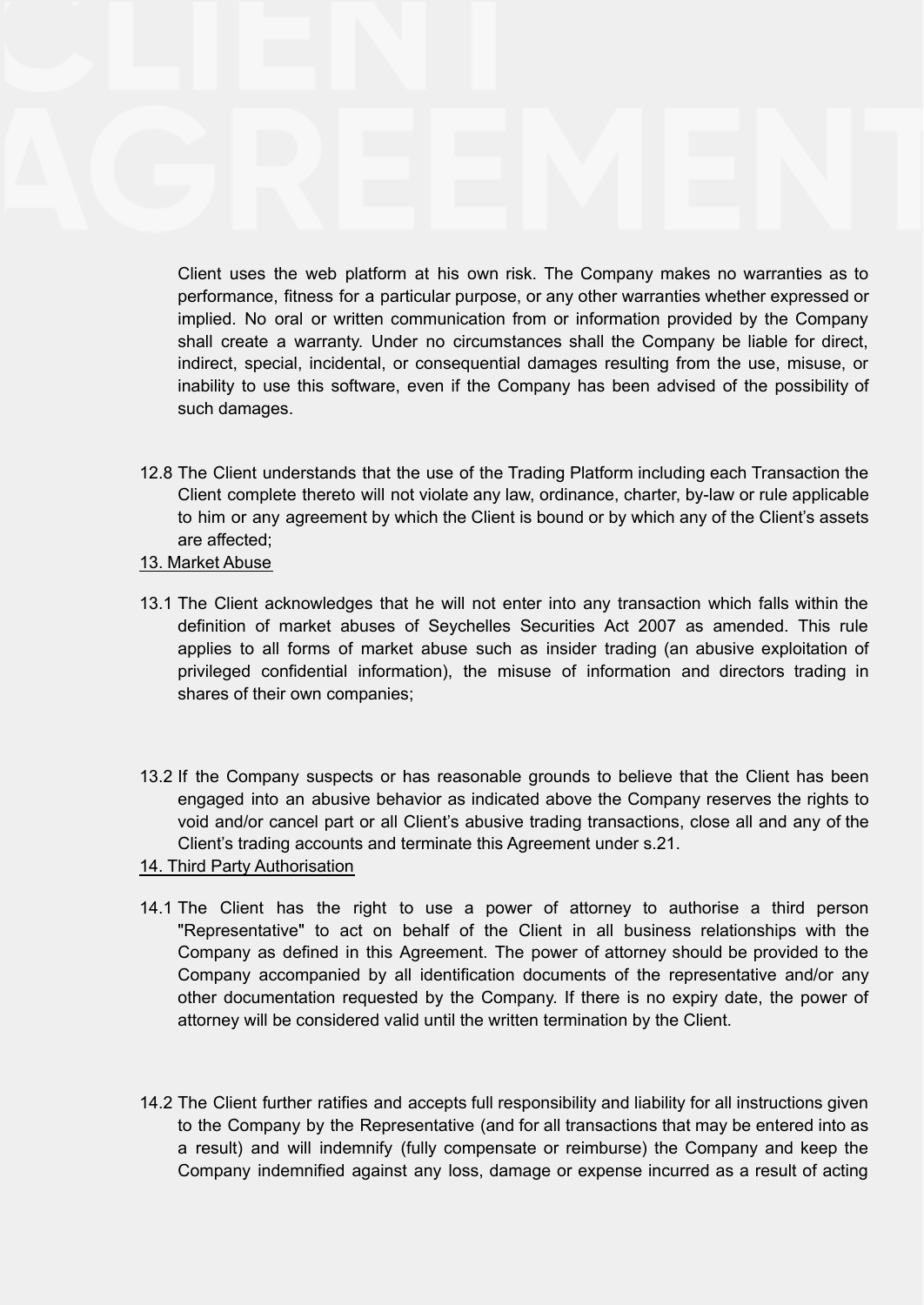on such instructions. This indemnity shall be effective irrespective of the circumstances giving rise to such loss, damage or expense, and irrespective of any knowledge, acts or omissions of the Company in relation to any other account held by any other person or body with the Company.

- 14.3 The Client agrees to further indemnify the Company (fully compensate and reimburse) for any loss, damage or expense incurred as a result of the Company acting on instructions of the Representative outside the scope of the Representative authority or the Representative's breach of any term of their appointment.
- 15. Introducing Brokers and Affiliates
- 15.1 The Client may have been recommended by an introducing broker or an affiliate based on a written agreement with the Company subject to the Applicable regulations.
- 15.2 The Company may pay a fee/commission to introducing brokers and/or affiliates based on a written agreement. The Company has the obligation and undertakes to disclose to the Client, upon his request, further details regarding the amount of fees/commission or any other remuneration paid by the Company to introducing brokers or affiliates.
- 15.3 The Company shall not be liable for any type of agreement that may exist between the Client and the introducing broker or affiliate or for any additional costs as a result of this Agreement.
- 15.4 The Client acknowledges that the introducing broker or affiliate is not a representative of the Company.
- 16. Privacy and Data Protection rules
- 16.1 The Company is committed to protecting the privacy of all personal information that it obtains from the Client and hereby lists how and why the Company collects, use, disclose and protect the Client's personal information.
- 16.2 Purpose of data collection: The Company Collects Client's personal information in order to provide the Client with its products and services and to establish and manage the Client's account. By collecting Client's information, the Company will be able to monitor and improve the services it offers to its existing and potential clients.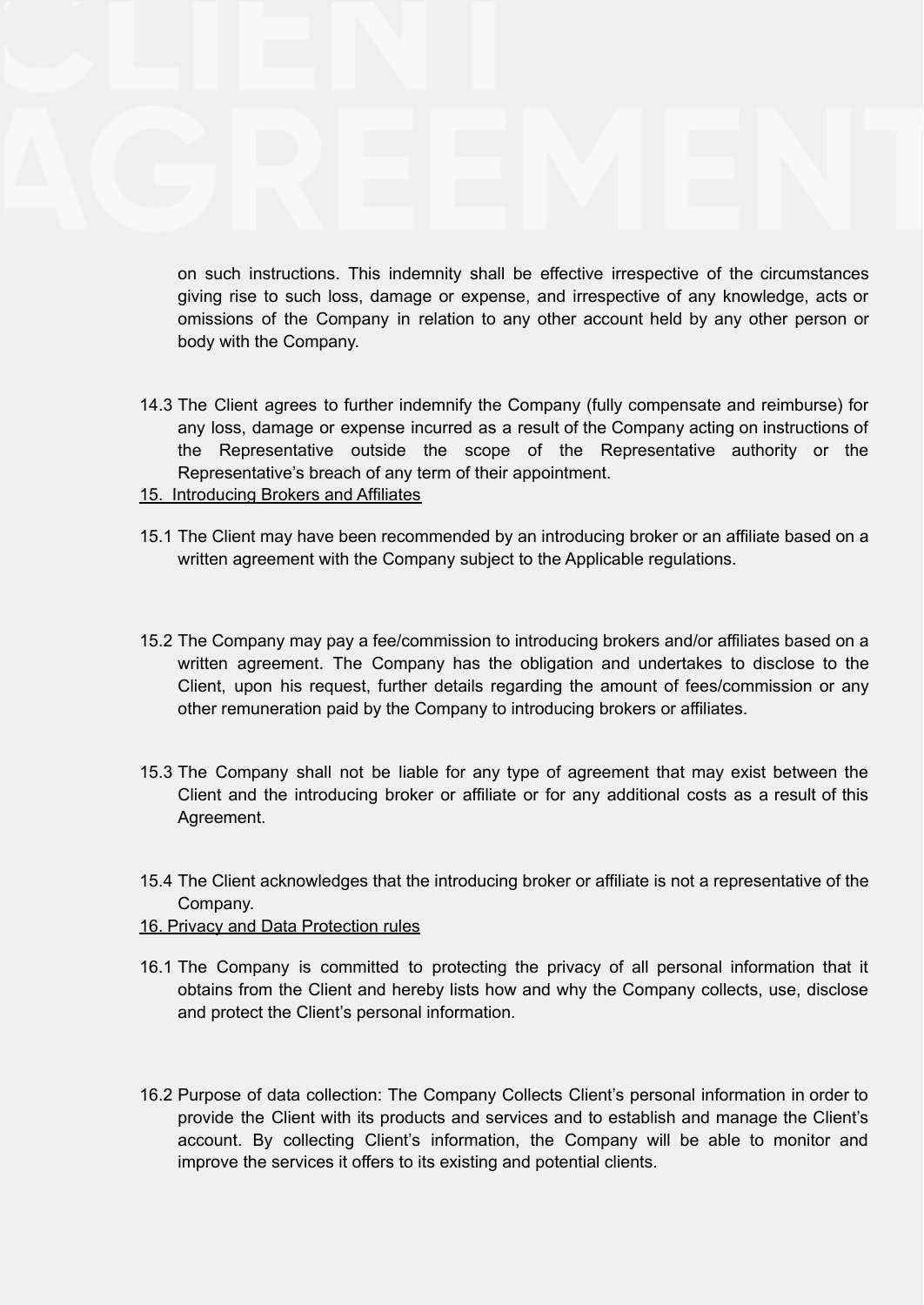16.3 The Company will collect and process the following personal information about the Client:

- Personal information provided during account opening procedure when the Client fills the application or other forms on the Company's website. The information may include the Client's name, address, contact details, financial information about your income and wealth, professional and employment details, trading history and other personal information.
- Information about the Client's use of this website and the Company's platform. This information may include site areas visited, pages viewed, frequency and duration of visits
- Subject to Applicable Regulations, the Company will monitor and record the Client's calls, emails, text messages and other communication for regulatory compliance, crime prevention and detection, to protect the security of communications systems and procedures, for quality control and staff training etc. The Company will also monitor activities on the Client' account where necessary for these reasons and this is justified by the Company's legitimate interests or legal obligations.
- 16.4 Usage of Information: The Company may use information for the following purposes (list not exhaustive):
	- Provision of the Services under this Agreement
	- For KYC and due diligence purposes i.e verification of identity
	- For maintenance and management of the Client's account as well as administration of the services provided to the Client
	- Communication with the Client when necessary or appropriate
	- Compliance with legal and regulatory requirements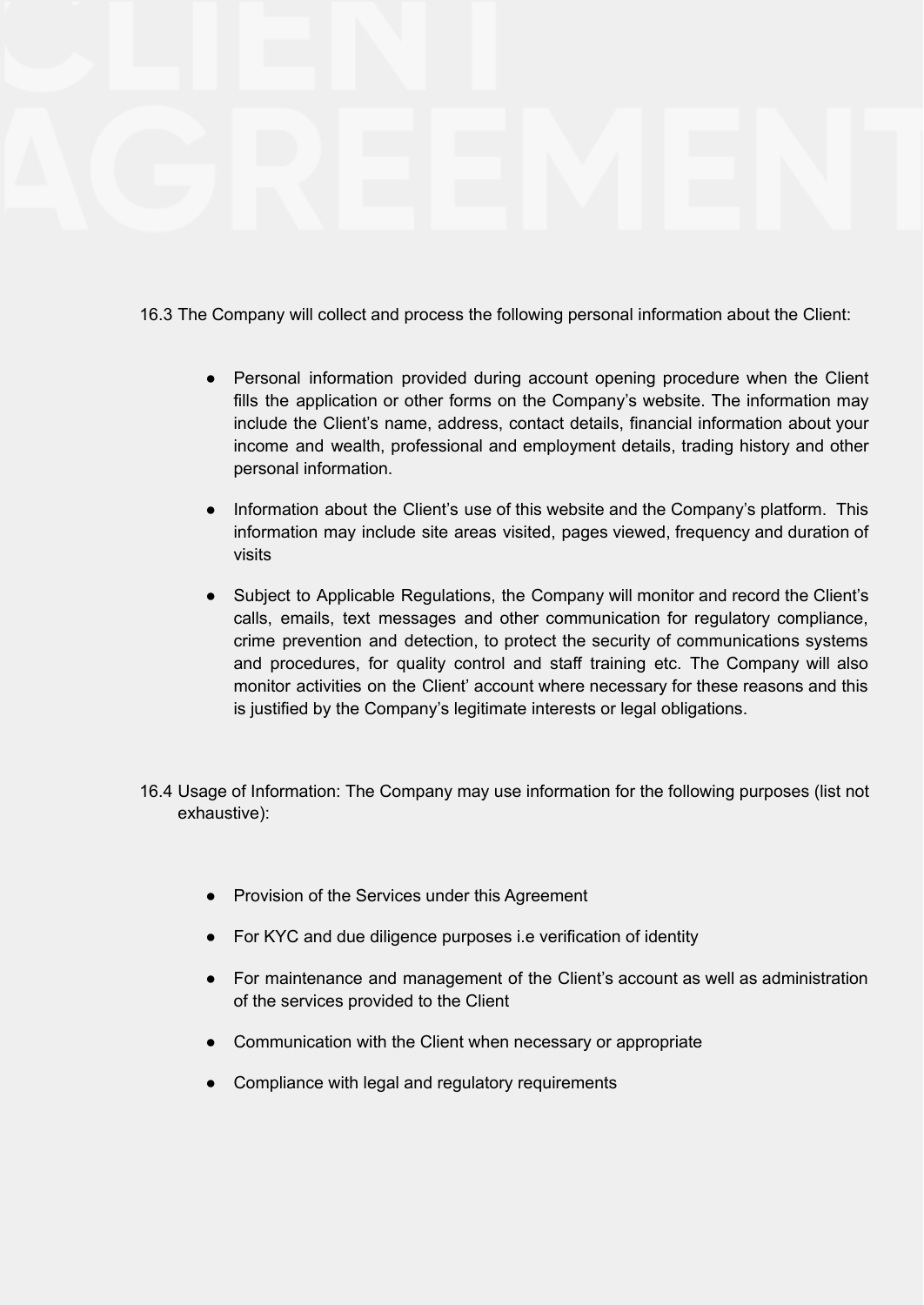- 16.5 Share of Information: The Company may share Client's personal information with business partners and suppliers with whom the Company may have outsourced certain of business functions or cooperating with. Personal data collected by the Company may be transferred or disclosed to third party contractors, subcontractors, for the purposes for which the Client has submitted the information i.e agreements with Service Providers.
- 16.6 It is the Company's policy to disclose information to third parties under the following circumstances:
	- As required by Applicable Regulations, statute, rule, regulation or professional standard, search warrant or other legal process
	- For regulatory compliance purposes
	- When explicitly requested by the Client
	- Or otherwise as set out in this section
- 16.7 In order for the Company to provide services to its Clients, the Company may be required to transfer the Client's personal information to parties located in countries which may not have an equivalent level of data protection laws as in the Seychelles. Where this is the case we will take reasonable steps to ensure the privacy of the information. The Client acknowledges and understands that by submitting its personal information to the Company agrees to the aforesaid transfer, storage and processing of the information.
- 16.8 If the Client wishes to withdraw its consent to the use of information, rectify a personal information or request the provision or deletion of information held by the Company related to itself, he may submit its request at the email address [compliance.sey@capital.com](mailto:compliance.sey@capital.com) .

# 17. Force Majeure

- 17.1 In case of a force majeure event as listed below (list not exhaustive), the Company shall not be liable for any failure to provide the Services under this Agreement, beyond its control:
	- a. Government actions, war or hostilities, acts of terrorism, national emergency,
	- b. Act of God, earthquake, tsunami, hurricane, typhoon, accident, storm, flood, fire, epidemic or other natural disasters;
	- c. Labour disputes and lock-out which affect the operations of the Company;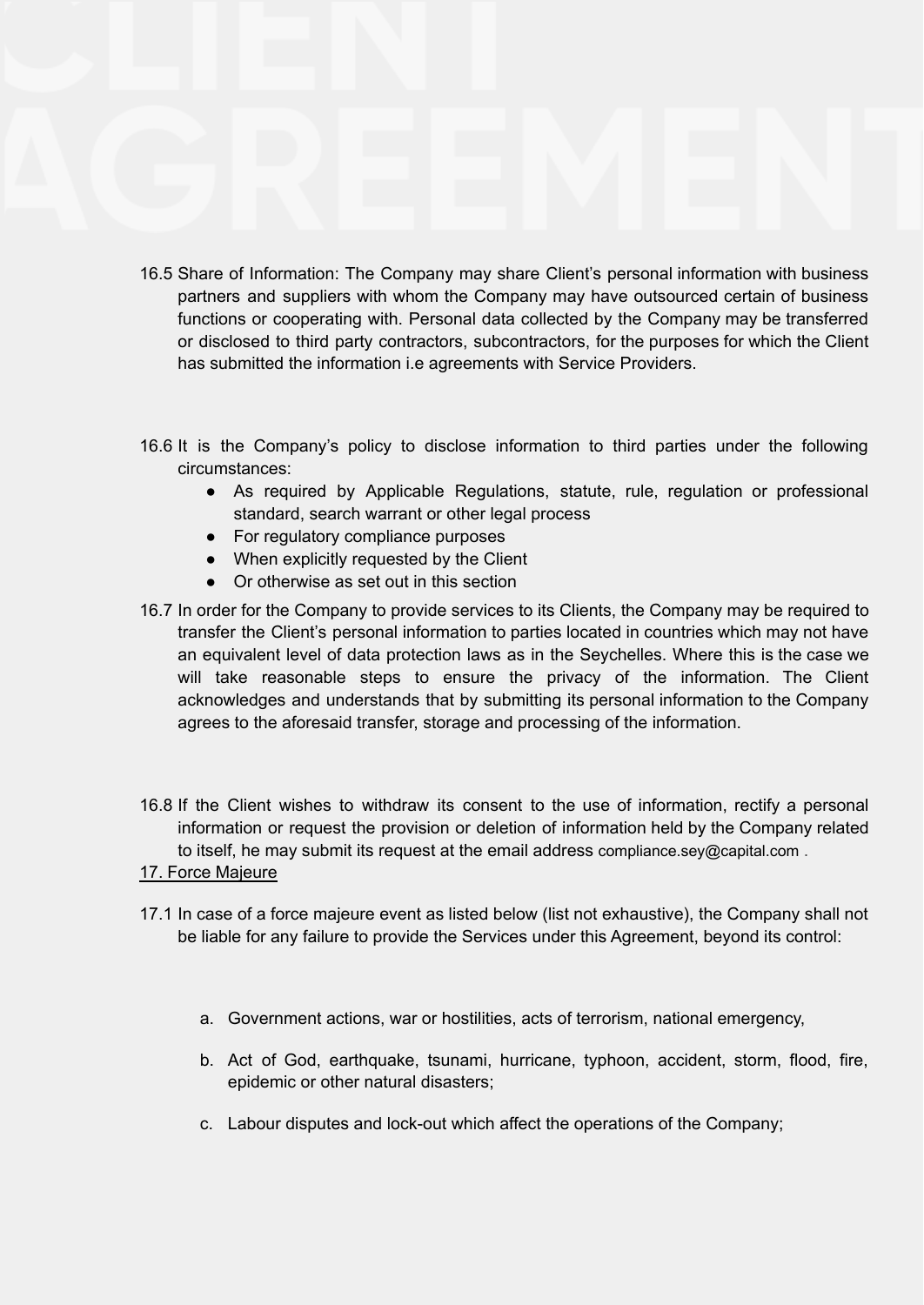- d. Suspension of trading on a Market, or the fixing of minimum or maximum prices for trading on a Market, a regulatory ban on the activities of any party (unless the Company has caused that ban), decisions of state authorities, governing bodies of self-regulating organizations, decisions of governing bodies of organized trading platforms;
- e. Breakdown, failure or malfunction of any electronic, network and communication lines (not due to the bad faith or wilful default of the company and hacker attacks;
- f. Any event, act or circumstances not reasonably within the Company's control and the effect of that event(s) is such that the Company is not in a position to take any reasonable action to cure the default;
- g. The suspension, liquidation or closure of any market or the abandonment or failure of any event to which the Company relates its Quotes, or the imposition of limits or special or unusual terms on the trading in any such market or on any such event;
- h. The failure of any relevant supplier, financial institution intermediate broker, liquidity provider, agent or principal of the Company, custodian, sub-custodian, dealer, exchange, clearing house or regulatory or self-regulatory organisation, for any reason, to perform its obligations.
- 17.2 If the Company determines reasonably that a force majeure event exists (without prejudice to any other rights under the Agreement) the Company may without prior notice and at any time proceed with the following actions:
	- a. increase Margin requirements without notice;
	- b. decrease leverage;
	- c. close out any or all open positions at such prices as the Company considers in good faith to be appropriate;
	- d. refuse to accept orders from Clients;
	- e. determine at its discretion the quotes and spreads that are executable through the Company's Trading Platform;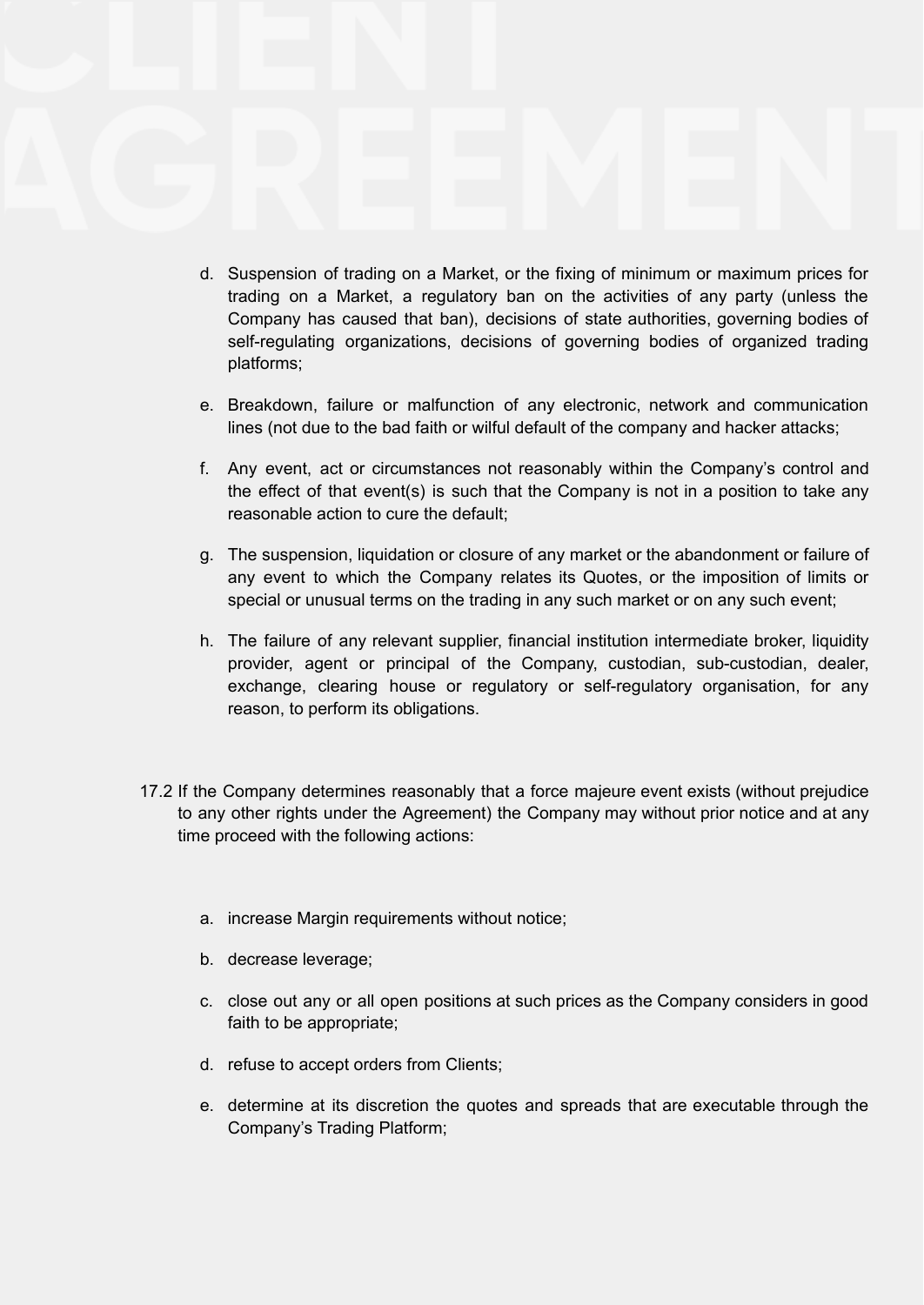- f. suspend or modify the application of any or all terms of the Agreement to the extent that the force majeure event makes it impossible or impractical for the Company to comply with them;
- g. take or omit to take all such other actions as the Company deems to be reasonably appropriate in the circumstances with regard to the position of the Company, the Client and other clients;

# 18. Complaints Procedure

- 18.1 If the Client has any cause for complaint in relation to the services provided by the Company, he should file a complaint as per the Company's Complaint Handling policy which is available on the Company's website.
- 18.2 The Client may register a complaint by completing the Complaint Form using any of the following options:
	- Email: compliance.sey@capital.com
	- Postal Address: Capital Com Live Stock Investing Ltd

CT House, Office 9A Providence, Mahe, **Seychelles** 

18.3 The Company's Complaints Handling Policy accompanied with the relevant complaint form which has to be filed by the Client in case he has a complaint with the Company is enclosed as Annex 2 in this Agreement.

# 19. Representations and Warranties

- 19.1 The Client represents and warrants to the Company the following:
	- a. The Client is over 18 years' old;
	- b. The information provided by the Client to the Company in the account opening application form and at any time thereafter is true, accurate and complete, and at any time there is a change to the Client personal data, the client will ensure that this data is updated and accurate, and the documents are valid and authentic;
	- c. The Client is duly authorised to enter into this Agreement and has the capacity;
	- d. Any actions conducted by the Client under this Agreement will not violate any law or rule applicable to the Client or to the jurisdiction in which the Client is resident, or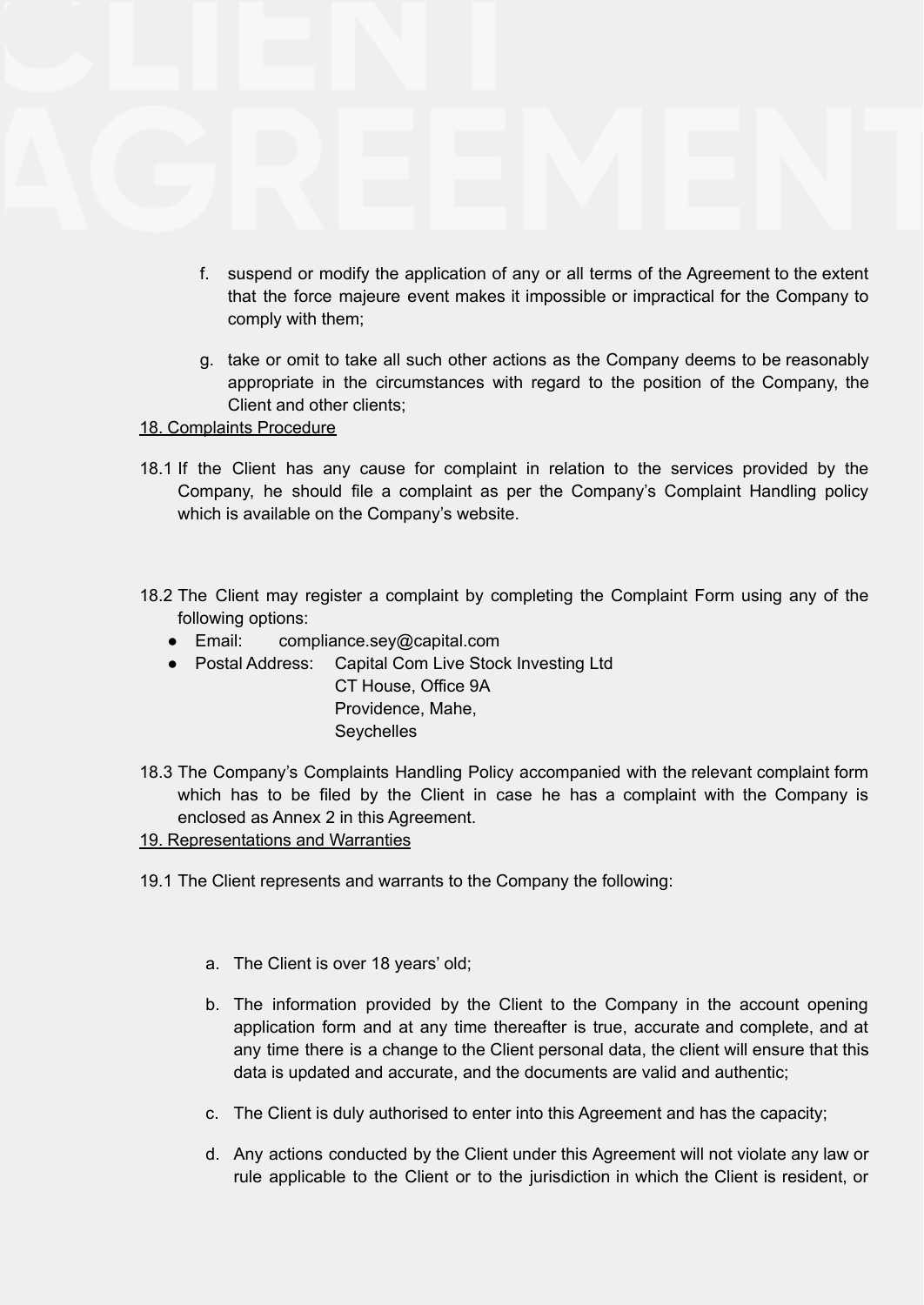any agreement by which the Client is bound or by which any of the Client's assets or funds are affected;

- e. The Client has read and fully understood and undertakes to comply with the terms of this Agreement;
- f. The Client funds are not in any direct or indirect way the proceeds of any illegal activity or used or intended to be used for terrorist financing;
- g. There is no pending or, to the best of the Client's knowledge, any legal proceeding before any court, arbitration court, governmental body, agency or official likely to affect, the legality, validity or enforceability against him of this Agreement;
- h. Any information which the Client provides to the Company will not be misleading and will be true and accurate in all material respects;
- i. There are no restrictions, conditions or restraints by Central Banks or any governmental, regulatory or supervisory bodies, regulating Client's activities, which could prevent or otherwise inhibit the Client entering into, or performing in accordance with this Agreement and/or under any transaction which may arise under them;
- j. The Client is not entering into any transaction unless he has a full understanding of all of the terms, conditions and risks involved;

# 20. Communication and Notices

- 20.1 Any notice, instruction, request or other communication to be given to the Company by the Client under the Agreement shall be in writing and shall be sent to the Company's email address at compliance.sey@capital.com.
- 21. Account Closing Procedure
- 21.1 Account Closing Procedure: Either party can terminate this Agreement by giving seven (7) business days' written notice to the other party. Following the notice, the Client should close all open positions. In the case where the Client has open positions during the termination notice period, then the Company reserves the right not to accept any new Transaction orders and the Company shall have the right to close all of the Client's open positions on expiry of the notice period to the extent the Client has not already done so. Upon termination of this Agreement, the Company shall be entitled to cease the access of the Client to the Trading Platform.
- 21.2 The Company is entitled to close all open positions and terminate this Agreement immediately without giving prior written notice in the following cases: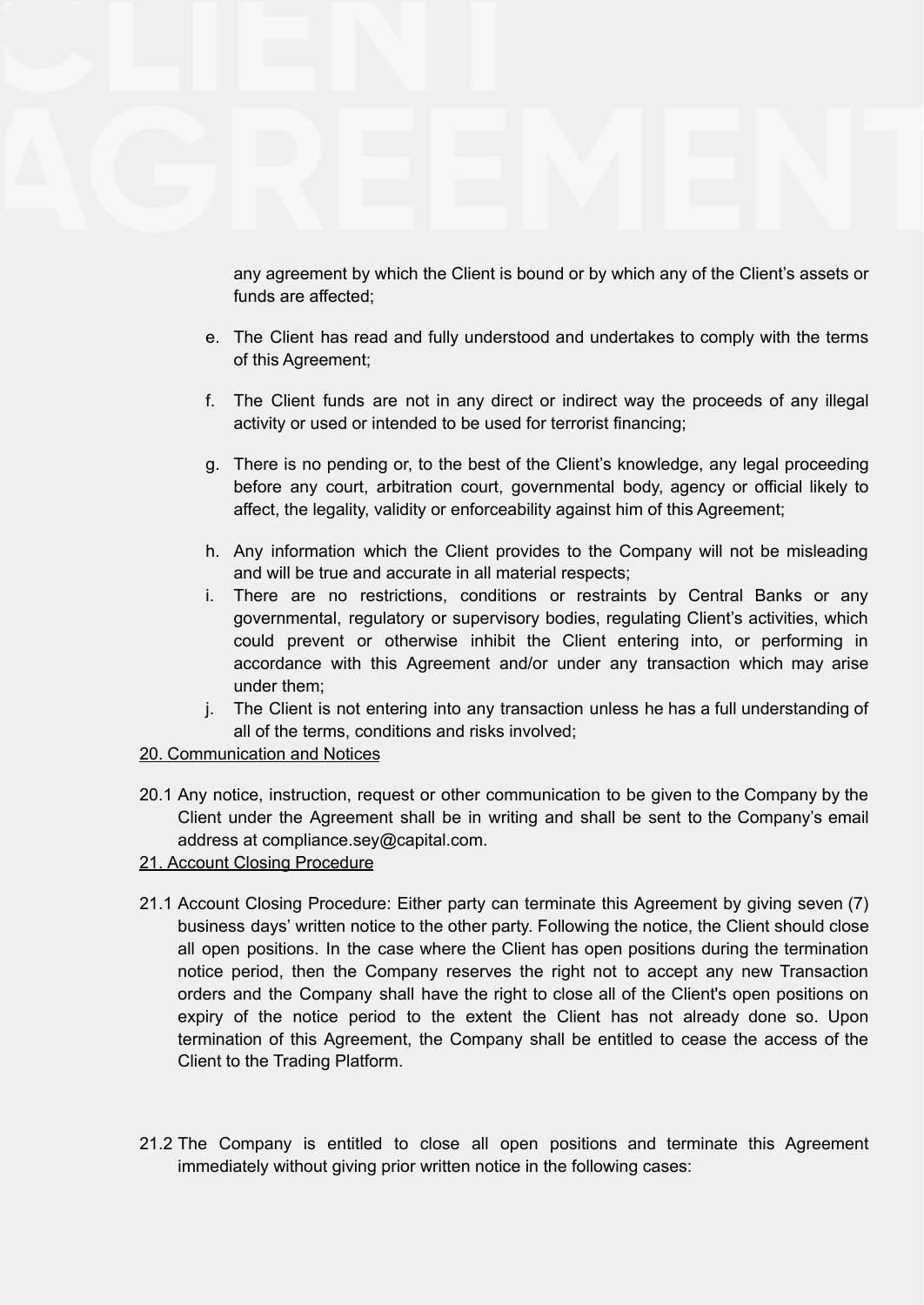- The Client fails to comply with any obligation to make any payment when due under this Agreement;
- There are reasonable grounds to believe that the Client is in breach of this Agreement;
- The Client activity might be a violation of any Applicable Regulations;
- The Client dies, becomes or is adjudged to be of unsound mind, is or becomes unable to pay his debts as they fall due, is or becomes bankrupt or insolvent within the meaning of any insolvency law or any suit, action or proceeding is commenced for any execution of all or any part of the property, undertaking or assets of the Client;
- The Client commences a voluntary case or other procedure, or there is an involuntary case or other procedure or other similar procedure under any insolvency law.
- 21.3 The Company may terminate this Agreement immediately without giving prior written notice, and the Company have the right to reverse and/or cancel all previous Transactions on a Client's account, in the following cases:
	- The Client involves the Company directly or indirectly in any type of fraud, in which it places the interests of Company and/or the Company's clients at risk prior to terminating this Agreement.
	- The Client's trading activity adversely affects in any manner the reliability and/or smooth operation and/or orderly functioning of the Trading Platform.
- 21.4 Following termination, the Company and the Client undertake to fulfil and complete all obligations derived from this Agreement and this Agreement shall continue to bind both parties in regards to the existing commitments or any contractual commitments which were intended to remain in force. The Company is entitled to deduct all amounts due to it before transferring any credit balances on any Account to the Client. If there are no amounts due to the Company by the Client, the Company shall immediately transfer to the Client the Client's funds in its possession, providing that the Company shall be entitled to keep such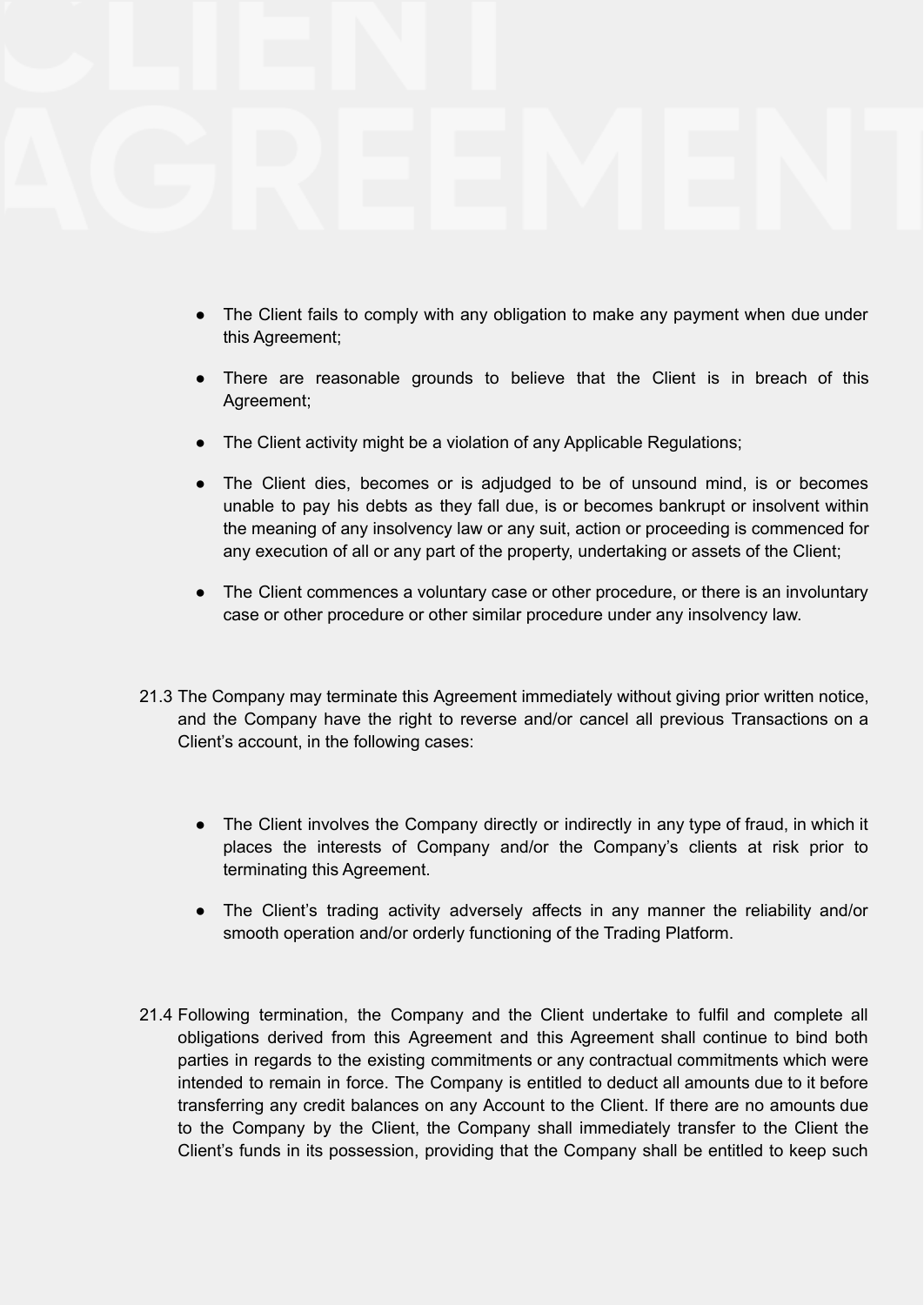Client's assets as necessary, to pay any actual, pending or contingent obligations or liabilities of the Client.

#### 22. Cancellation Procedure

22.1 The Client has a period of 14 calendar days from acceptance of this Agreement to withdraw from this Agreement provided that the Client has not been engaged or involved in any transaction with the Company. This right of withdrawal or cancellation shall not apply following any transaction executed under this Agreement which will thereafter remain binding upon you and the procedure indicated in clause 21 above applies.

### 23. Company Liability

- 23.1 Nothing in this Agreement excludes or limits the Company's liability for any matter that cannot be excluded or limited under Applicable Regulations.
- 23.2 The Company will not be liable to the Client for any loss which arises as a result of:
	- a. The Company's compliance with, or the exercising of any of the Company's rights in accordance with, Applicable Regulations or this Agreement;
	- b. The Client's negligence, fraud or breach of this Agreement or Applicable Regulations;
	- c. Any abnormal market condition or force majeure event;
	- d. any delays, delivery failures, or failures in transmission of any order or any other communication or any other loss or damage resulting from the transfer of data over mobile or other communications networks and facilities outside of of the Company's control.
	- e. Any features, market data or third party content available on the Company's Website, Platform or e-mails, are provided on an "as is" and "if available" basis.
- 23.3 Neither the Company nor the directors, officers, servants, agents or representatives of the Company shall be liable to the Client (except in the case of fraud) for any consequential, indirect, special, incidental, punitive or exemplary loss, liability or cost which the Client may suffer or incur arising from the act of omissions of the Company under this Agreement regardless of how such loss, liability or cost was caused and regardless of whether it was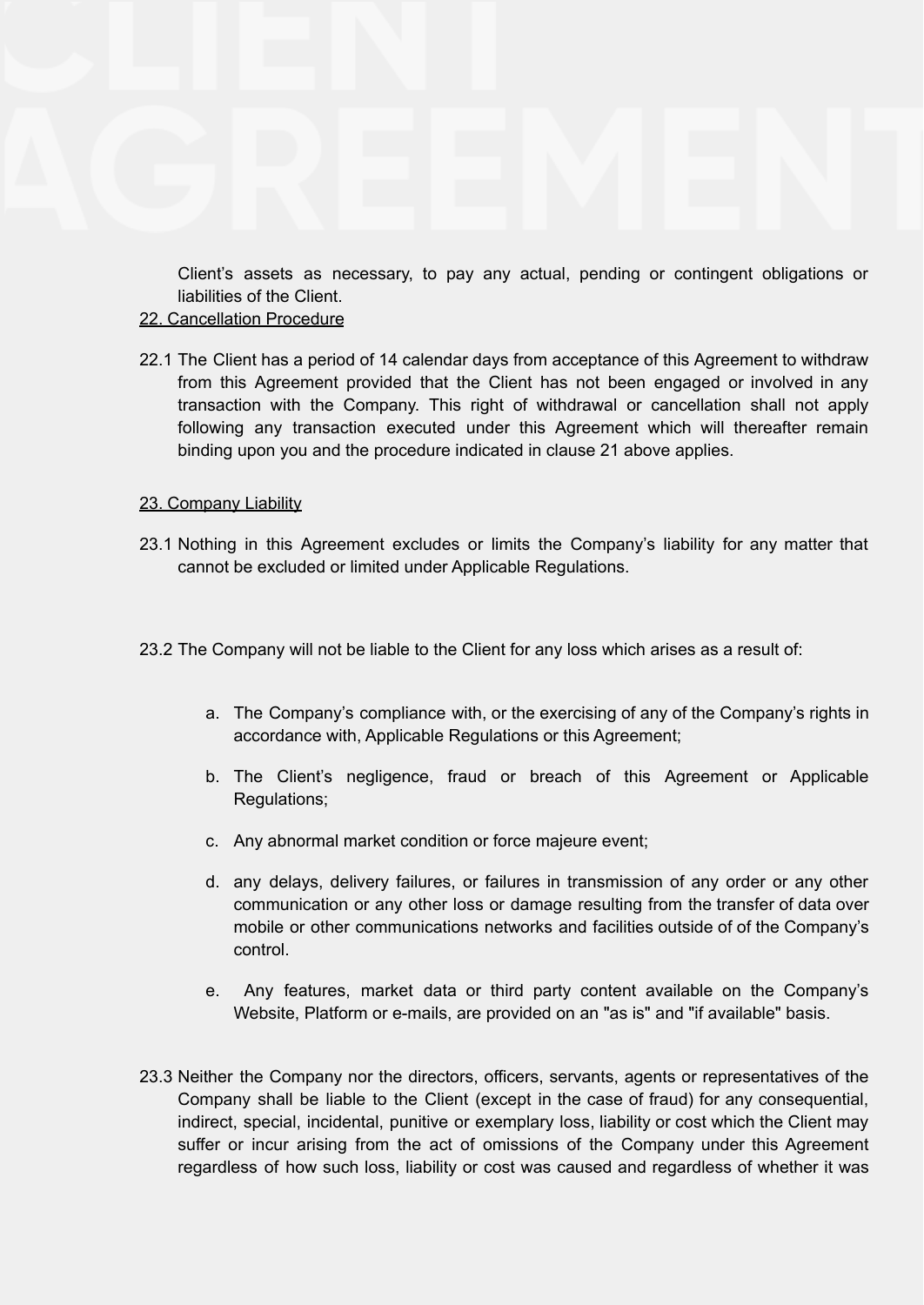foreseeable or not. For the purposes of this paragraph, a loss, liability or cost includes any loss, liability or cost (as appropriate) arising from the Client being unable to sell Financial Instruments where the price is falling, or from not being able to purchase Financial Instruments where the price is rising, or from being unable to enter into or complete another trade which requires him to have disposed of or purchased the Financial Instruments or any other loss, liability or cost arising as a result of loss of business, profits, goodwill or data and any indirect, special, incidental, consequential, punitive or exemplary loss, liability or cost, whether arising from negligence, breach of contract or otherwise and whether foreseeable or not.

- 23.4 For the avoidance of doubt, the Company's third party providers are not responsible for and have not participated in the determination of the Company's prices and they exclude all warranties, undertakings or representations (either express or implied) relating to the Client's use of the Company's Platform or the Company's Website. Without limiting the foregoing, in no event whatsoever shall the Company's third party providers be liable for any loss, regardless of whether they are aware of such loss and whether such liability is based on breach of contract, tort or otherwise.
- 23.5 Save in the event of the Company's negligence, willful default or fraud, the Company will not be liable for any loss or damage caused by a hacker's attack, viruses or other technologically harmful material that may infect your computer equipment, computer programs, data or other proprietary material due to your use of the Company's Platform or Website or to the Client's downloading of any material posted on it, or on any website (including our Website) linked to it.

# 24. Severability

24.1 Should any part of this Agreement be held by any court of competent jurisdiction to be unenforceable or illegal or contravene any of the Applicable Regulations, that part will be deemed to have been excluded from this Agreement and this Agreement will be interpreted and enforced as though the provision had never been included and the legality or enforceability of the remaining provisions of the Agreement shall remain unaffected.

#### 25. Miscellaneous

25.1 The Company may at any time and without notice to the Client set-off any liability under this Agreement or any other agreement entered into between the parties and between any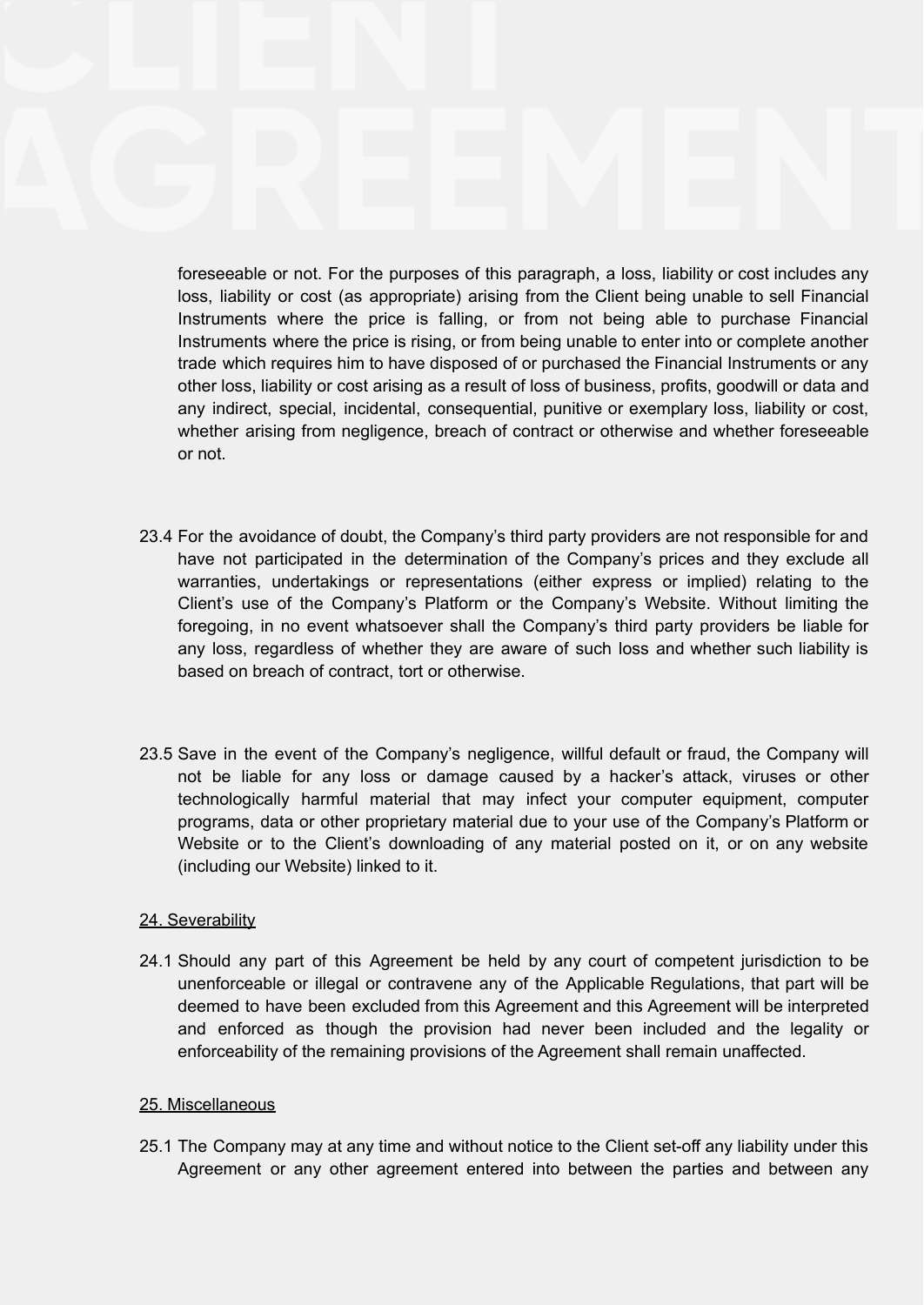account(s) of the client (whether actual or contingent, present or future). The Company can off-set any owed amounts using any account the Client maintains with the Company to the extent permissible.

- 25.2 This Agreement may be amended from time to time and after the relevant changes are approved by the FSA the Company shall notify the Client of the relevant amendment or about the updated Agreement either in writing or through the Company's Website.
- 25.3 In the event of the death or mental incapacity of one of the persons who form the Client, all funds held by the Company or its Nominee, will be for the benefit and at the order of the survivor(s) and all obligations and liabilities owed to the Company will be owed by such survivor(s).

#### 26. Governing Law and Jurisdiction

- 26.1 This Agreement is governed by the Laws of Seychelles.
- 26.2 The Competent Courts for all disputes and controversies arising out of or in connection with the Agreement shall be the Courts of Seychelles.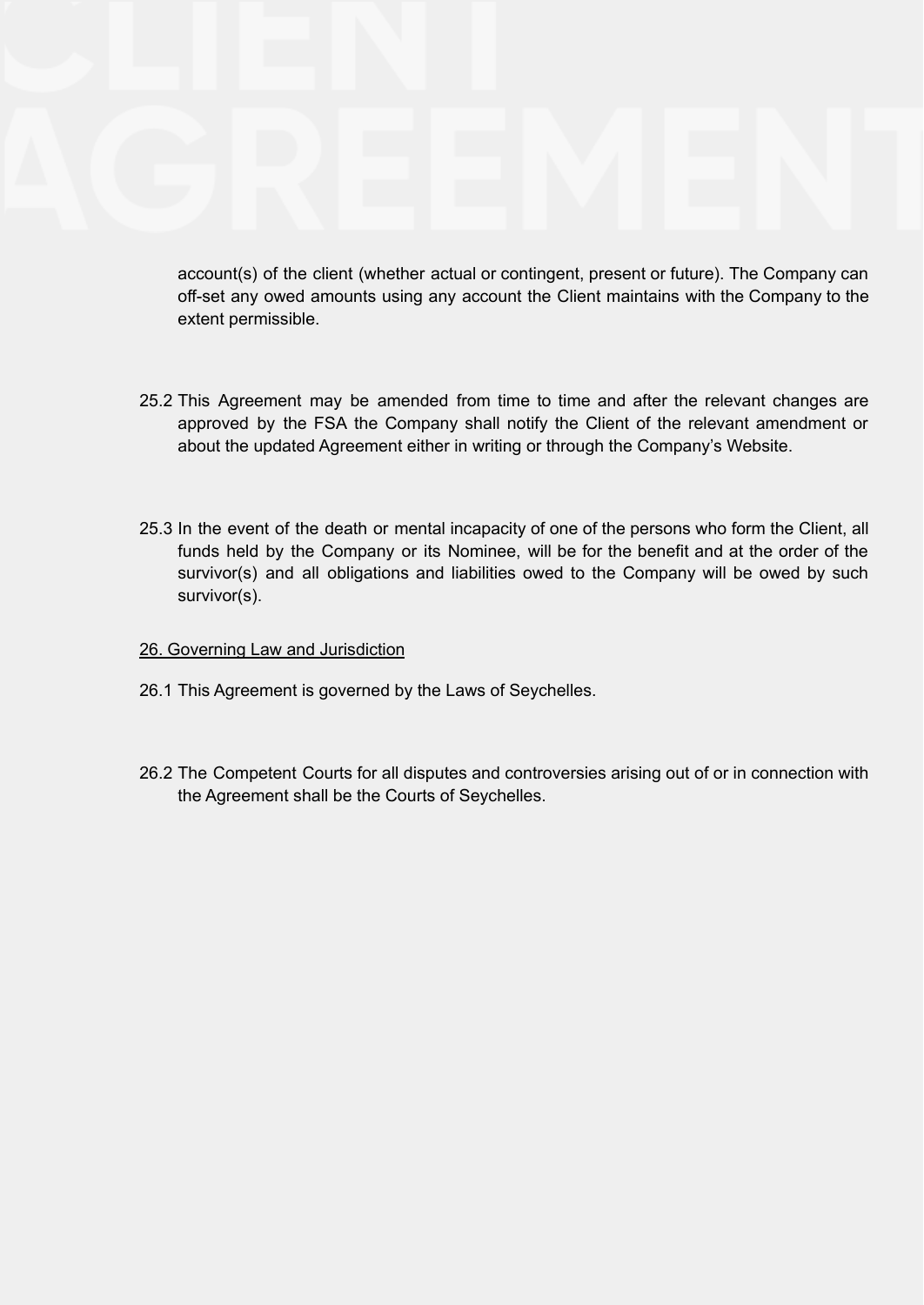#### Annex 1- Conflicts of Interest Policy

#### Introduction

The purpose of this Conflicts of Interest Policy ("the Policy") is to outline a suitable approach and response to the identification and management of conflicts of interest. Capital Com Live Stock Investing Ltd (the "Company") will take all reasonable steps to identify conflicts of interest between itself, including its managers, employees or any person directly or indirectly linked to the Company by control and its clients or between one client and another that arise in the course of providing any investment services.

The Company maintains and operates effective organisational and administrative arrangements to prevent and manage conflicts of interest that may arise during the provision of any investment services, from adversely affecting the interests of its clients. In case where, the aforementioned arrangements are not sufficient to ensure, with reasonable confidence, that the risks of damage to the interests of the clients will be prevented, the Company shall clearly proceed with the disclosure of such conflict. The said disclosure shall be done in a durable medium indicating the general nature and source of conflicts of interest, the risks to the client with sufficient details so as to allow the client to take an informed decision with the regards to its investment as well as the steps taken to mitigate such risks.

The Company has the right to amend the current Policy at its discretion and at any time it considers is suitable and appropriate. The Company shall review and amend the current policy at least on an annual basis to take account of changes to operations or practices and, further, to make sure it remains appropriate to any changes in law, technology and the general business environment.

Identification of potential conflicts of interest

To adequately manage conflicts of interest, the Company shall identify all relevant conflicts timeously. The Company will employ different mechanisms to ensure that all conflicts are identified.

The Company shall identify all conflicts of interest, their severity and document controls to mitigate the conflicts. It is not possible to list all situations which could constitute a conflict. The facts of each situation will determine whether the interest in question is such as to bring it within the area of potential conflict.

All employees, including management, will be responsible for identifying specific instances of conflict and required to notify the Compliance function of any conflicts they become aware of. The Compliance Officer (CO) will assess the implications of the conflict and how the conflict should be managed in conjunction with the board. In the case where a specific incident to be reported concerns the CO, the notification shall be made to the Company's Representative Officer.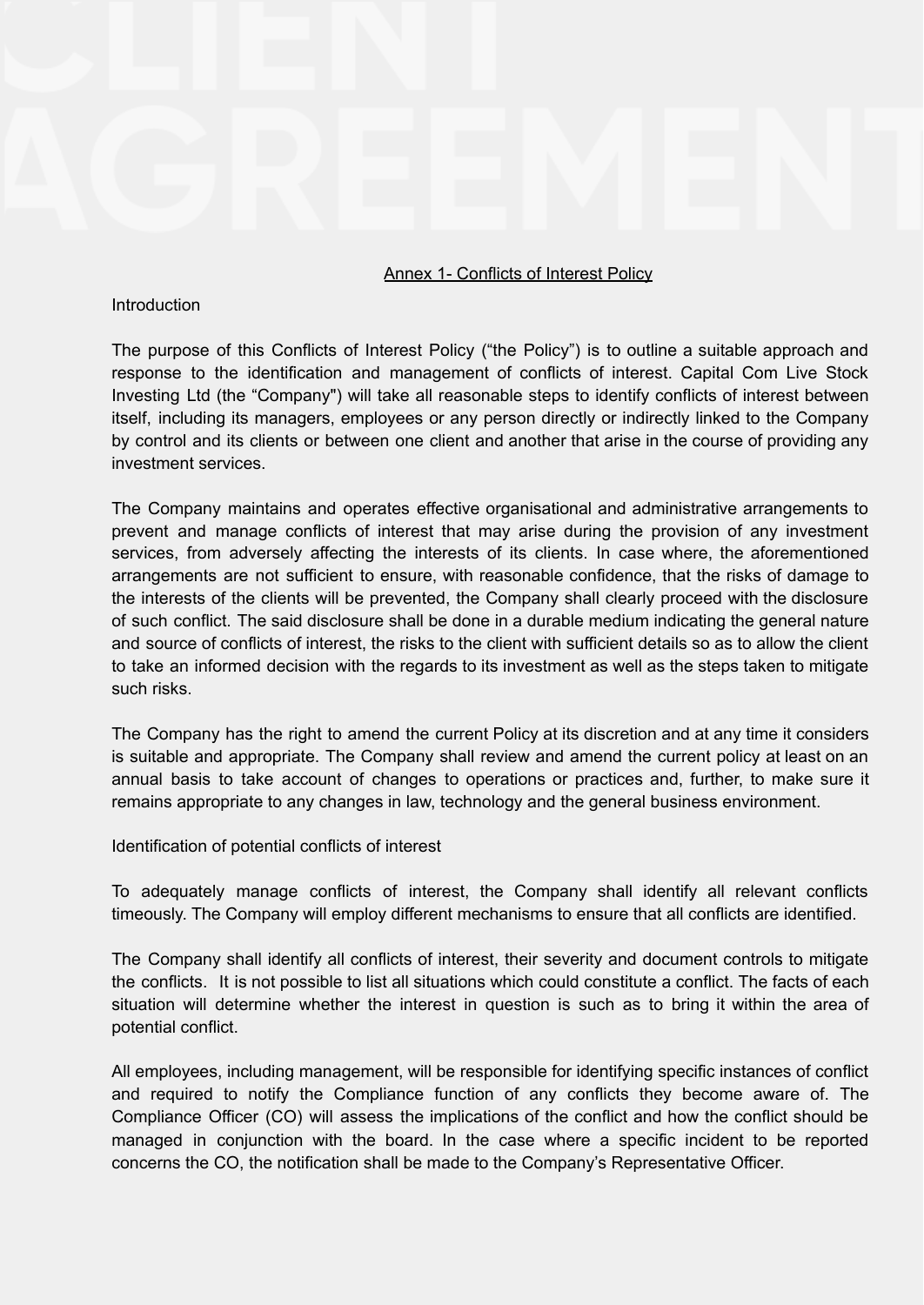For the purposes of identifying the types of conflicts of interest that arise in the course of providing investment services and whose existence may damage the interests of a client, the Company takes into account, by way of minimum criteria, the question of whether the Company or a relevant person, or a person directly or indirectly linked by control to the Company, is in any of the following situations, whether as a result of providing investment services or activities:

- The Company or a relevant person is likely to make a financial gain, or avoid a financial loss, at the expense of the client;
- The Company or a relevant person has an interest in the outcome of a service provided to the client or of a transaction carried out on behalf of the client, which is distinct from the client's interest in that outcome;
- The Company or a relevant person has a financial or other incentive to favour the interest of another client or group of clients over the interests of the client:
- The Company or a relevant person carries on the same business as the client;
- The Company or a relevant person receives or will receive from a person other than the client, an inducement in relation to a service provided to the client, in the form of monies, goods or services, other than the standard commission or fee for that service;

For the purpose of this Policy, a "relevant person", in relation to the Company means any of the following:

- a director, partner or equivalent, manager, or tied agent of the Company;
- a director, partner or equivalent, or manager of any tied agent of the Company;
- an employee of the Company or of a tied agent of the Company, as well as any other natural person whose services are placed at the disposal and under the control of the Company or a tied agent of the Company and who is involved in the provision by the Company of investment services and activities;
- a natural person who is directly involved in the provision of services to the Company or tied agent under an outsourcing arrangement for the purpose of the provision by the Company of investment services and activities.

# Managing conflicts of interest

The Company has established suitable and adequate internal procedures for minimising any potential conflicts of interest. The Company maintains a compliance department that is an independent unit within the Company. Among the duties of the Compliance Officer is to monitor any possible deviation from the Company's internal policies and procedures as well as identifying and managing any possible conflicts of interest. Once a conflict has been identified it needs to be appropriately and adequately managed. The Compliance function will assess each conflict and determine if the conflict is actual or perceived and what the value of the conflict or exposure is and the potential reputational risk. Compliance will then decide whether it is viable to go ahead with the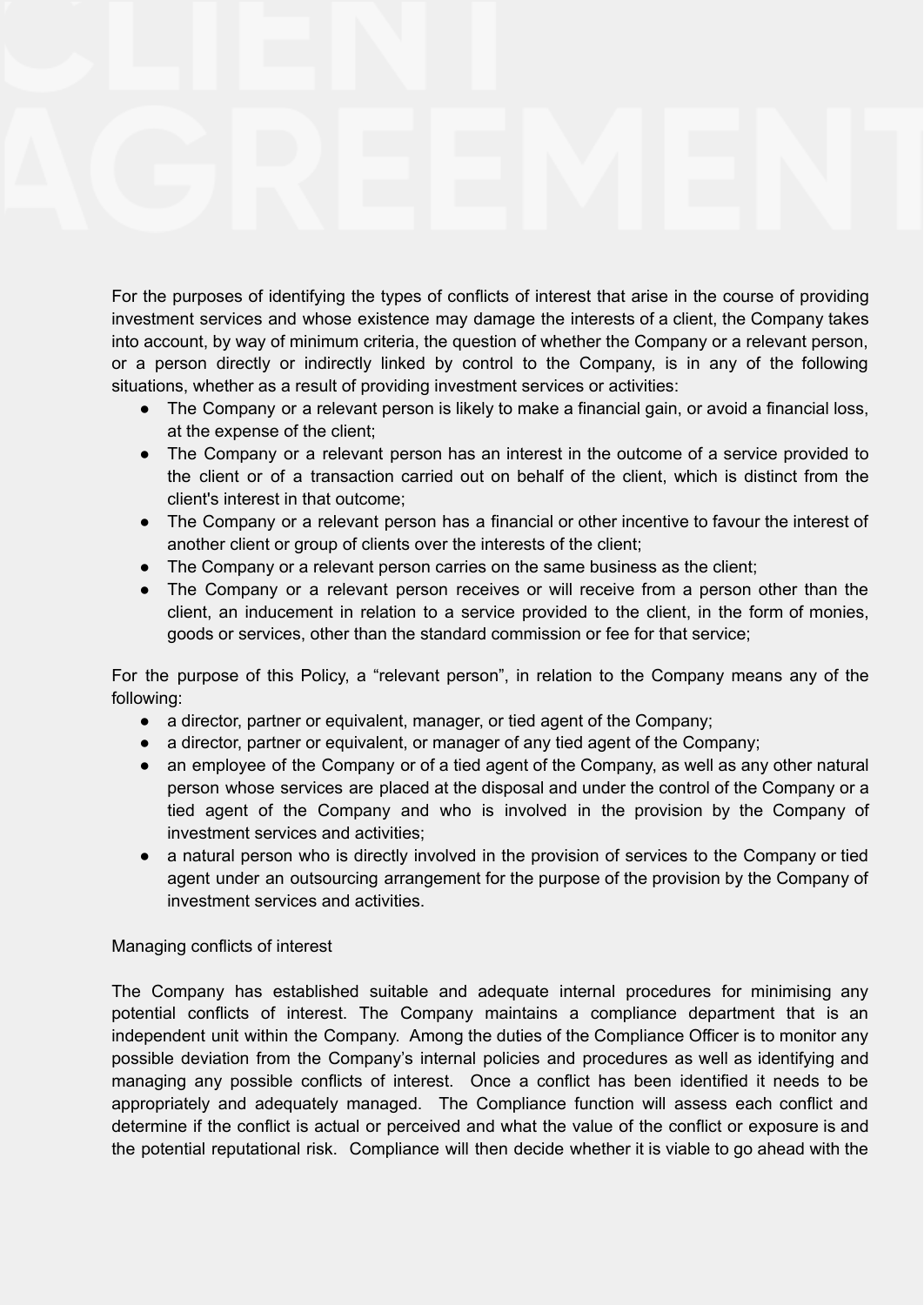transaction or if the conflict is too severe. If Compliance decides that the particular conflict can be mitigated, then controls to manage the conflict should be put in place and documented.

The Company will manage conflicts of interest fairly, between itself and its clients, between itself and its employees and between its customers and to organise and control their internal affairs responsibly and effectively.

The Company and its employees should act as per the principle of placing clients' interests before self-interests and Company's interests in order to avoid conflicts of interest in the fulfilment of professional activities on the securities market. To ensure client's fair treatment, the Company will introduce the following procedures:

- The Company shall avoid any conflict of interest with clients and, where such a conflict unavoidably arises, ensure fair treatment to the client by complete disclosure or by declining to act.
- Employees are also prohibited to keep investor accounts in other Brokers without Company's prior authorization and are obliged to bring this to Company's attention. They are also obliged to authorize the Company to directly request transaction reports from the other Brokers.
- If the Company has a material interest in a transaction to be entered into with or for a client, or a relationship which gives rise to a conflict of interest in relation to the transaction, the Company shall not knowingly either advise, or deal in the exercise of discretion, in relation to that transaction. The only exception is when the Company has fairly disclosed that material interest or relationship, as the case may be, to the client or the client has taken reasonable steps to ensure that neither the material interest nor relationship adversely affect the interests of the client.
- There is a clear distinction between the different departments' operations as these are described in the Company's IOM.
- The Company shall be informed promptly of any personal transaction entered into by a relevant person, either by notification of that transaction or by other procedures enabling the Company to identify such transactions. In the case of outsourcing arrangements, the Company shall ensure that the Company to which the activity is outsourced maintains a record of personal transactions entered into by any relevant person and provides that information to the Company promptly on request.
- A person shall be replaced by another person in his/her duties only prior consent of the Compliance Officer and approval by the Representative Officer. Such a consent will be given by the Compliance Officer after all issues of possible conflict of interest have been reviewed.
- The security features of the Company's software prevents unauthorized access to sensitive information in order to benefit the Company over its clients or one client over another.
- The Company's employees are prohibited from investing in securities for which they have access to non-public or confidential information.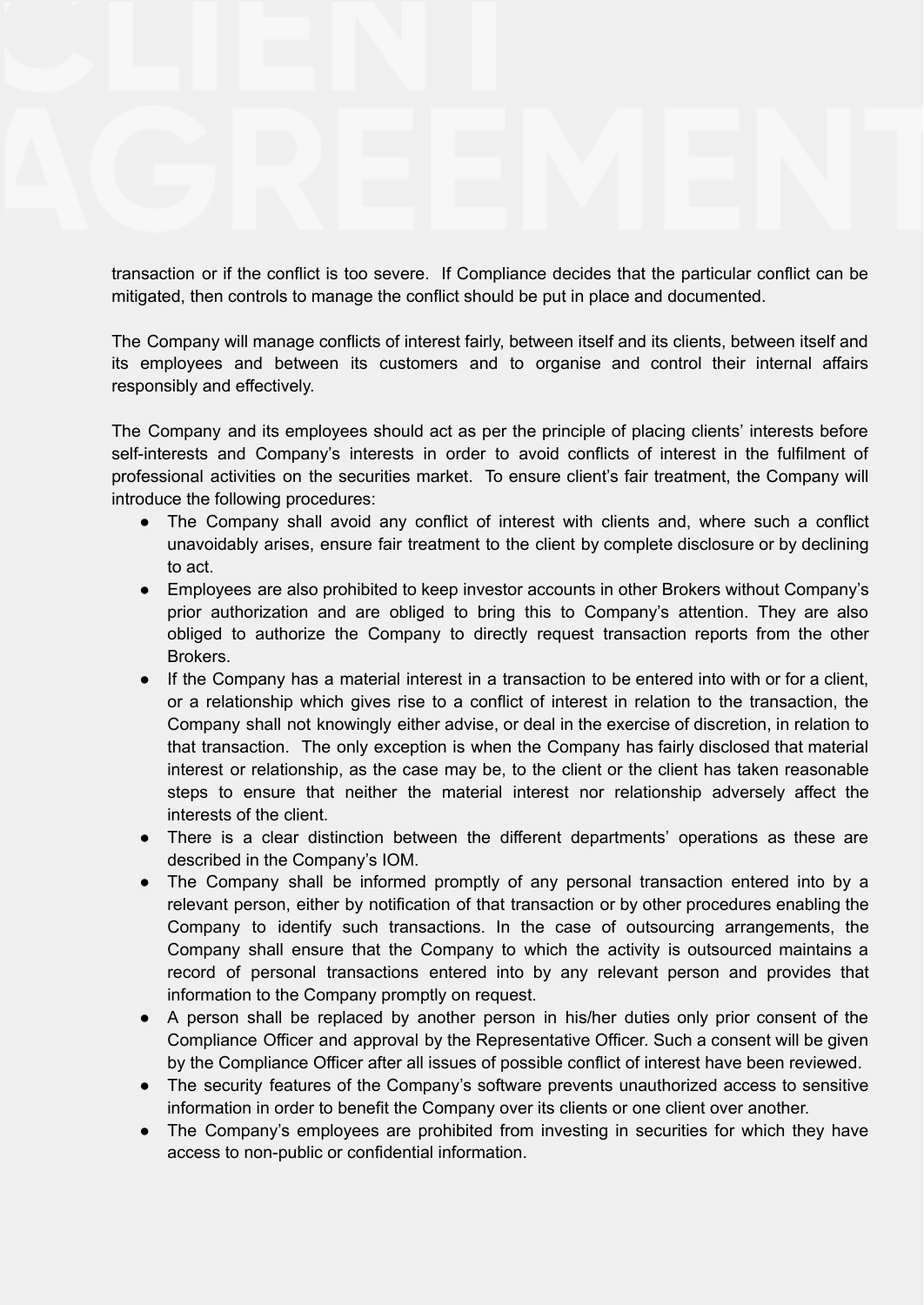- Transactions by the Company's employees are neither performed nor executed by themselves, but by another member of staff of the Company concerning account opened with the Company.
- A record shall be kept of the personal transaction notified to the Company or identified by it, including any authorization or prohibition in connection with such a transaction.
- The Company must take reasonable steps to ensure that neither it nor any of its employees or agents either offers or gives, or solicits or accepts, any inducement that is likely to conflict with any duties owed to its clients.
- No employee shall either knowingly or recklessly make a statement, promise or forecast that is misleading, false or deceptive to any customer or conceal material facts at any time.

More specifically, the Company states some of the policies and procedures that it has implemented for managing possible conflicts of interest below:

- Effective procedures to prevent or limit any person from exercising inappropriate influence over the way in which a relevant person carries out investment services or activities.
- The separate supervision of relevant persons whose principal functions involve carrying out activities on behalf of, or providing services to, clients whose interests may conflict, or who otherwise represent different interests that may conflict, including those of the Company.
- Measures to prevent or control the simultaneous or sequential involvement of a relevant person in separate investment services or activities where such involvement may impair the proper management of the conflicts of interest.
- The removal of any direct link between the remuneration of relevant persons principally engaged in one activity and the remuneration of, or revenues generated by, different relevant persons principally engaged in another activity, where a conflict of interest may arise in relation to those activities.
- Measures to prevent or control the exchange of information between relevant persons engaged in activities involving a risk of a conflict of interest where the exchange of that information may harm the interests of one or more clients.

The procedures followed and measures adopted in the Policy include the following, as are necessary and appropriate for the Company to ensure the requisite degree of independence:

- No relevant person may purchase or sell a security or cause the purchase or sale of a security for any account while in possession of inside information relating to that security.
- No relevant person may recommend or solicit the purchase or sale of any security while in possession of inside information relating to that security.
- No relevant person may purchase or sell or cause the purchase or sale of a security for an employee or employee-related account or a proprietary account of the Company or an account over which an employee exercises investment discretion, while in possession of proprietary information concerning a contemplated block transaction in the security or for a customer account when such customer has been provided such information by any relevant person.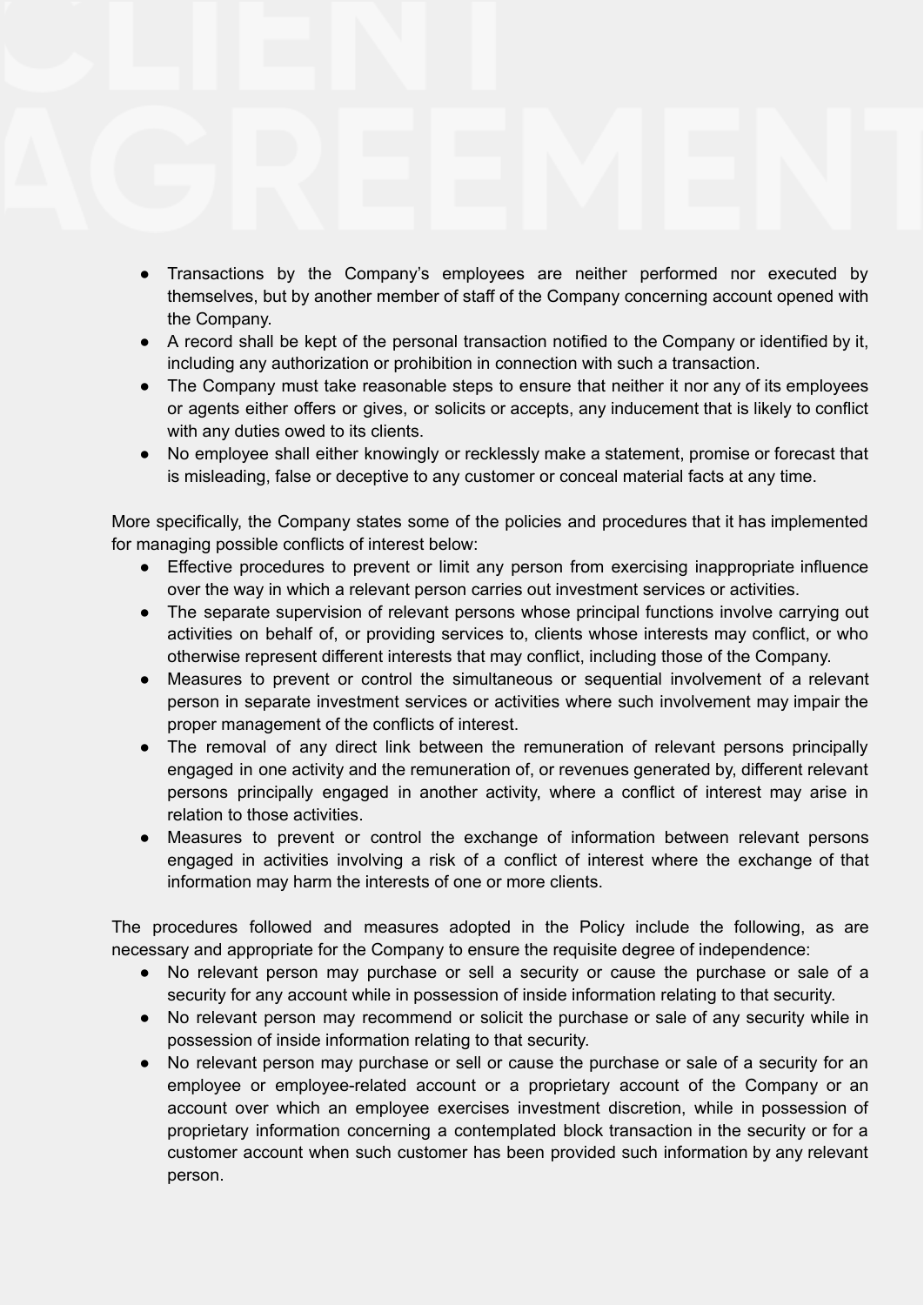- Procedures set for regular review and monitoring of the execution arrangements with the execution venue, hedging/ liquidity or price providers as well as on a continuous basis.
- Procedures in regards to the monitoring of access to electronic data.
- Relevant persons engaged in research activities should not discuss unreleased information, opinions, recommendations, or research analysis in progress with Company associated persons engaged in sales activities, or any person within or outside the Company who does not have a valid business need to know the information.
- Establishment of an ongoing monitoring program based on which regular checks are conducted for the assessment of the Company's procedures, policies and internal controls.
- The Company may distribute marketing communication to its clients, only if the said communication is reviewed and approved by the Compliance Officer prior to distribution. The Compliance Officer also ensures that such communication have the appropriate disclosure statement as well as meeting the relevant definition of marketing communication.
- The four-eye principle is implemented to avoid any abuse of position.
- In order to minimize the relevant person's own transactions personal account dealing restrictions are in place.

The Company is committed to having an effective and appropriate compliance culture to enable it to deal with any new potential conflicts of interest which may arise in the future. The Company's employees are therefore required to monitor any new circumstances giving rise to potential conflicts of interest and to implement appropriate measures to address these.

For the purpose of this Policy, a "personal transaction" is considered a trade in a financial instrument effected by or on behalf of a relevant person, where at least one of the following criteria are met:

- the relevant person is acting outside the scope of the activities he carries out in his professional capacity;
- the trade is carried out for the account of any of the following persons:
	- o the relevant person;
	- o any person with whom he has a family relationship, or with whom he has close links;
	- o a person in respect of whom the relevant person has a direct or indirect material interest in the outcome of the trade, other than obtaining a fee or commission for the execution of the trade.

Segregation of Company's assets from clients' assets

The Company shall maintain separate accounting records between its own assets and those of its clients to facilitate the protection of clients' assets and the prevention of the use of customer assets by the Company or by other third parties so as to minimize the risk of the loss or diminution of client assets, or of rights in connection with those assets, as a result of misuse of the assets, fraud, poor administration, inadequate record-keeping or negligence. In addition, the Company has legally secure segregation of clients' assets from the Company's assets in case the Company becomes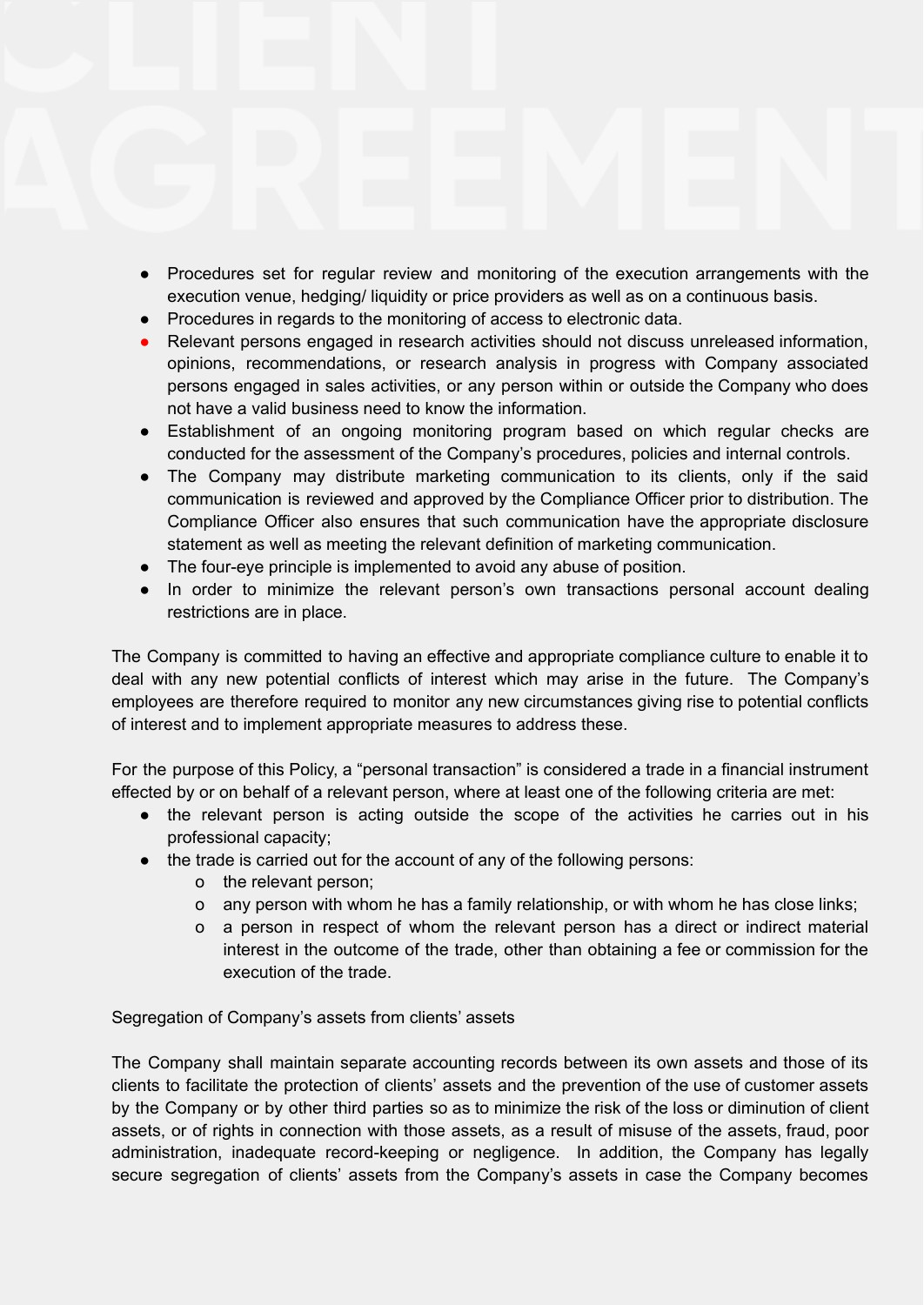bankrupt. For this purpose, the Company maintains separate books and accounting records for each client.

# Forbidden Business Practices

The Company shall prohibit those business practices which in the regular course of events might give rise to conflicts of interest. The following business practices shall indicatively be forbidden:

- The provision to clients of investment services for the purpose of influencing the price of financial instruments for the benefit of the Company or for the benefit of any relevant persons, or of Company's clients in general, especially with regard to transactions that the Company or relevant persons intend to carry out prior to or after the provision of the service.
- The use by the Company or by its relevant persons of information regarding client transactions, for the benefit of the Company, and the disclosure of such information to third parties.
- Dealing by the Company itself or by any relevant persons in financial instruments in respect of which the Company has drawn analysis reports or has made research findings prior to the publication of the respective reports and findings.
- The preferential treatment of relevant persons to the detriment of its clients in the course of the provision to them of investment services.
- The carrying out of transactions by relevant persons for their own account or for the account of persons related with them on the basis of confidential information that the above persons have obtained in the course of their employment with the Company.

All employees must be aware of the above forbidden business practices, and shall have the responsibility of informing the COMPLIANCE OFFICER immediately in case they monitor any violation of the above provisions.

Should you have any questions in relation to the Company's Conflicts of Interest Policy, please contact the Compliance department of the Company.

# Disclosure of conflicts of interest

In case where, the organisational and administrative arrangements established by the Company to prevent or manage a conflict are not sufficient to ensure, with reasonable confidence, that the risks of damage to the interests of the clients will be prevented, the Company shall clearly proceed with the disclosure of such conflict.

Prior to carry out a transaction or provide an investment service to a client, the Company should disclose any actual or potential conflict of interest to the client provided that the measures taken by the Company are not sufficient to ensure that the risks of damage to the interests of the client will be avoided.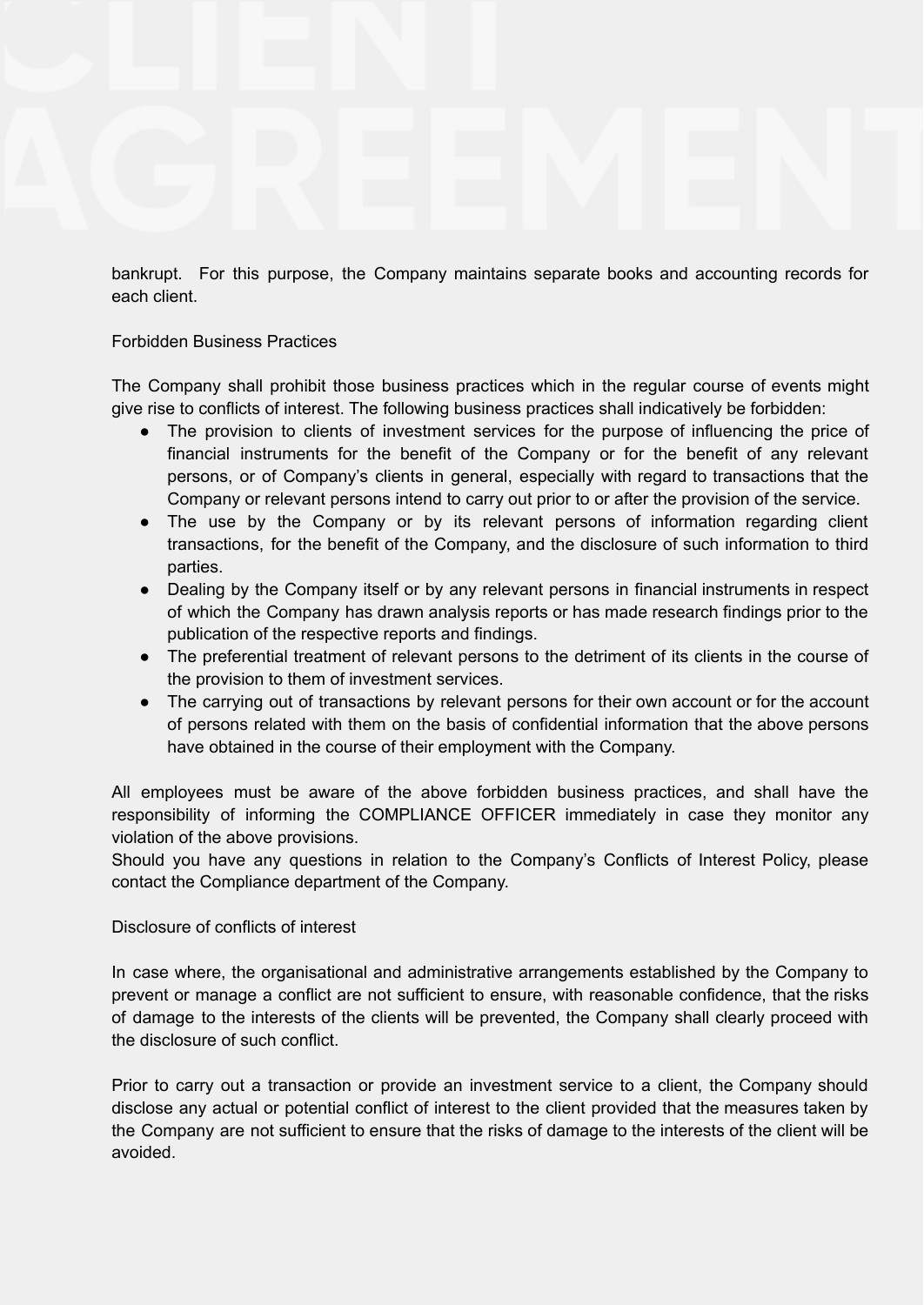The above disclosure shall include sufficient detail, taking into account the nature of the client, source of conflicts of interest, the risks to the client to enable him to take an informed decision with respect to the investment service in the context of which the conflict of interest arises. The Company reserves the right not to proceed with the transaction or matter giving rise to the conflict if such disclosure is not sufficient to manage a conflict.

The Management and employees of the Company should disclose the following information to the Compliance Officer:

- Opening and closing personal accounts at any other Broker for own investments purposes
- All personal transaction performed. Notification should be provided within 24 hours
- Securities held by the employee
- Transactions executed by the Company in which the employee may have an interest or a conflict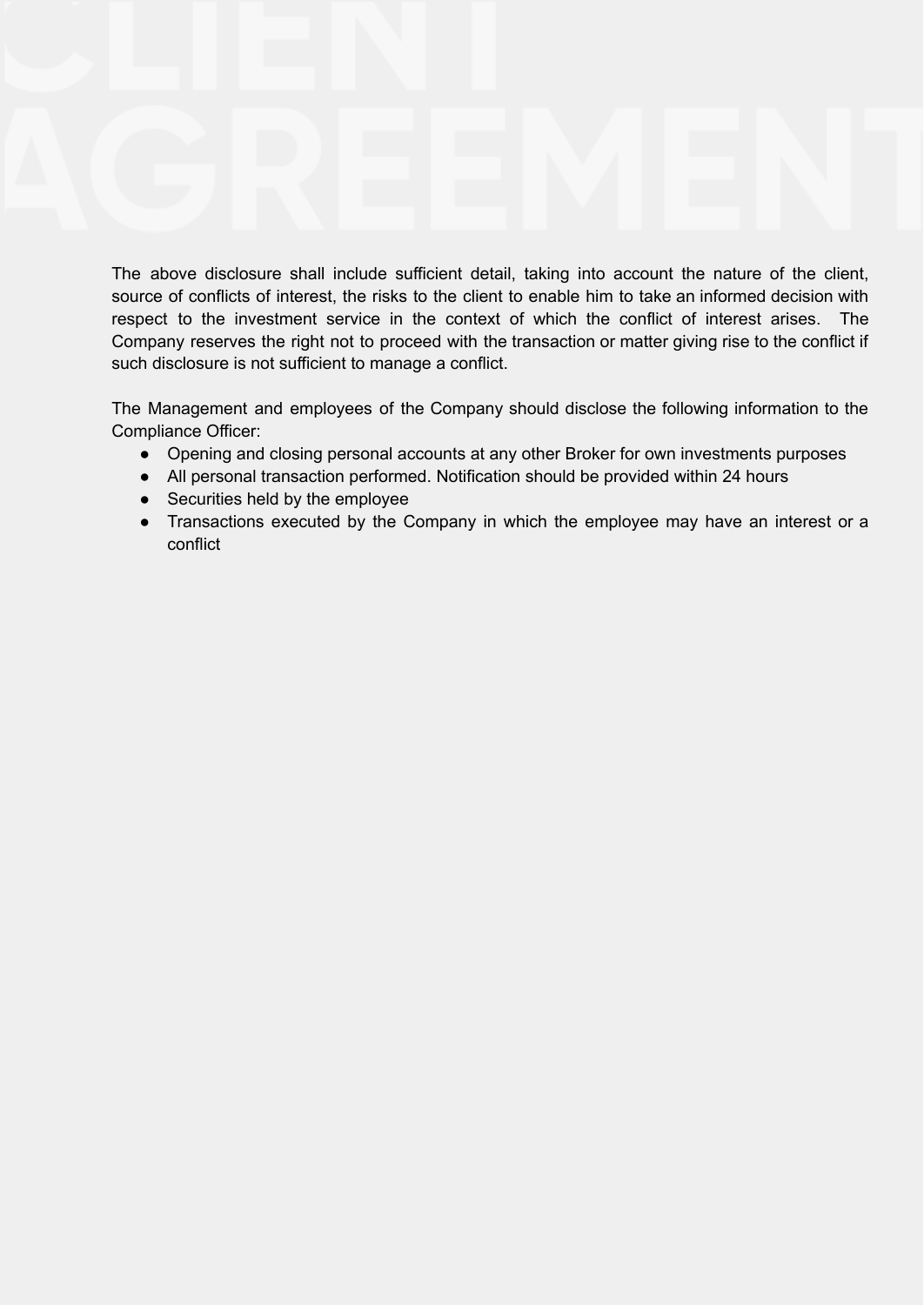# Annex 2 - Complaints Handling Policy

## Complaint handling policy

Capital Com Live Stock Investing Ltd (hereinafter the "Company") aims to provide superior services to all of its Clients.

The Company has appointed a Compliance Officer to efficiently handle any complaints from the Clients. This is to allow the Company to resolve and apply mandatory measures to avoid any recurring issues.

### **Definition**

The Company classifies a complaint as any objection and/or dissatisfaction that the Client may have with regards to the provision of the services provided by the Company. A complaint form is enclosed at the end of this Policy.

### Procedure

The Compliance Officer shall be responsible for handling Client complaints, except in the case where the complaint involves the Compliance Officer, whereby the complaint shall be handled by the Representative Officer.

The Client may register a complaint by completing the complaint form, using any of the following options:

- **Email: compliance.sey@capital.com**
- Postal Address: Capital Com Live Stock Investing Ltd CT House, Office 9A Providence, Mahe **Seychelles**
- 1. When the Compliance Officer receives the Client's complaint then a written acknowledgement will be sent to the Client within 7 business days;
- 2. The Company will attempt a final response within 30 business days, however in case we are still not in a position to resolve the issue then the Compliance Officer will notify you in writing stating the reasons for the delay and indicate an estimated time to resolve the issue;
- 3. A final response should be provided to the Client within 60 business days the latest from the date he submitted his complaint;
- 4. In the case where the complainant is still not satisfied with the Company's final response, then the complainant can refer his complaint with a copy of the Company's final response to the Financial Services Authority (FSA) in Seychelles for further examination.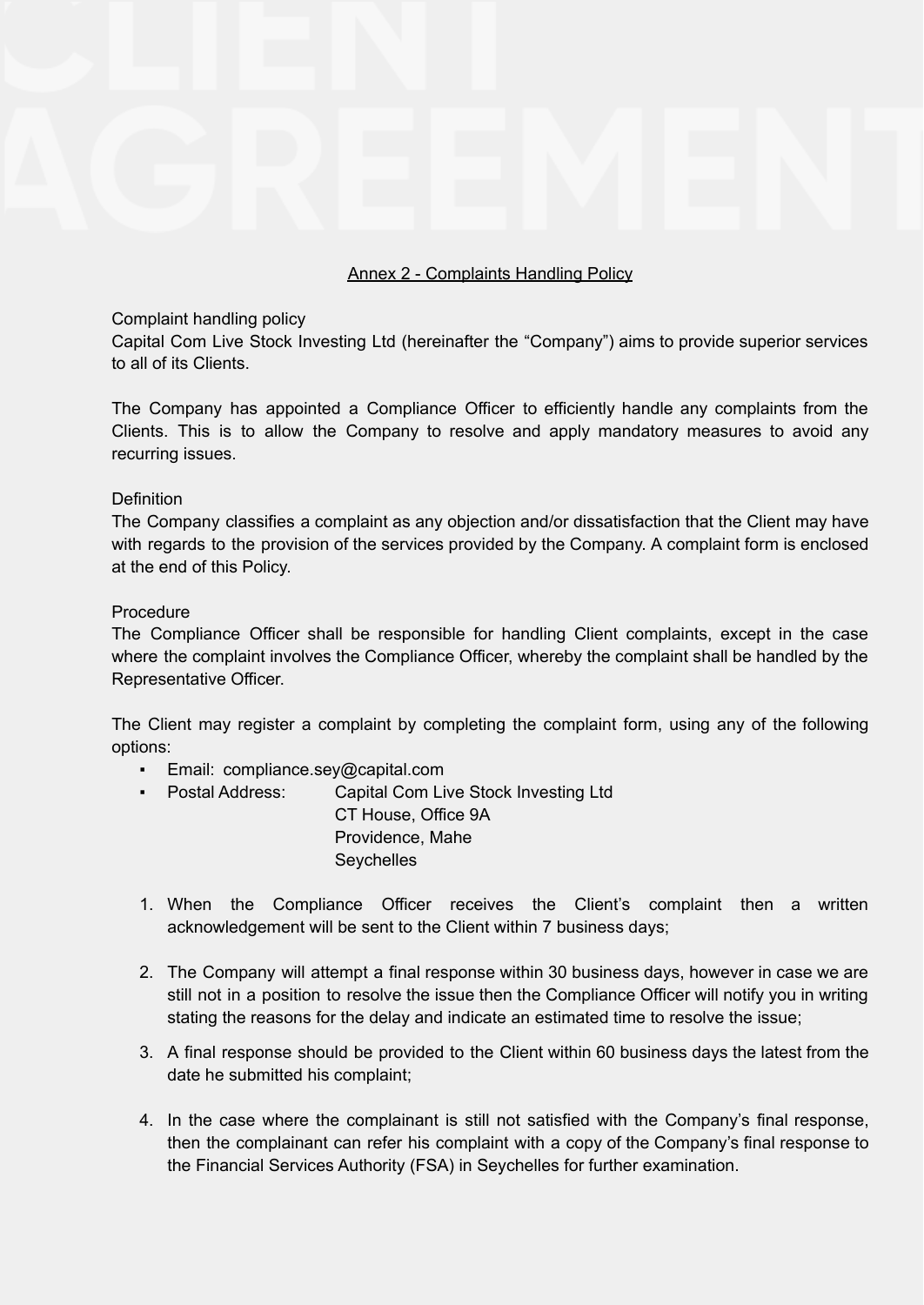|          | The contact details for the Financial Services Authority (FSA) in Seychelles are set out below: |
|----------|-------------------------------------------------------------------------------------------------|
|          | <b>PO Box 991</b>                                                                               |
| Address: | Bois de Rose Avenue                                                                             |
|          | Roche Caiman Victoria, Mahe, Republic of Seychelles                                             |
| Phone:   | $(+248)$ 438 08 00                                                                              |
| Fax:     | $(+248)$ 438 08 88                                                                              |
| Email:   | complaints@fsaseychelles.sc                                                                     |
| Website: | http://fsaseychelles.sc/index.php/contact-us                                                    |

# Client Records

The Client should provide all relevant documentations as well as any additional information requested by the Compliance Officer in order to ensure all records are collected and the complaint is properly resolved on time.

All records will be kept safe as per local requirements and for a period of seven (7) years.

# **[The complaint form can be found in the next page]**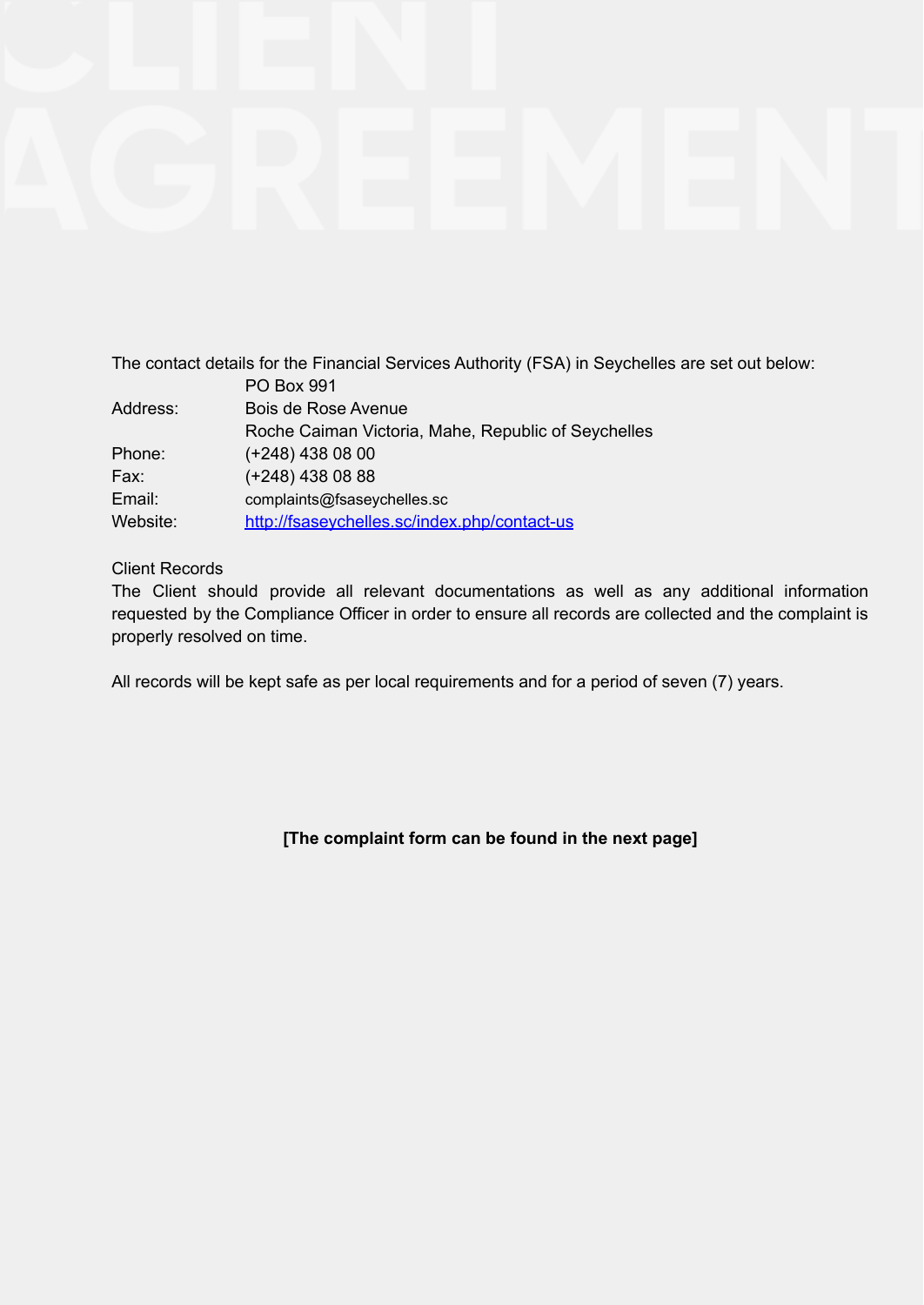# **Complaint Form**

# A. **Client Information:**

| Name:           | <b>Account Number:</b>   |
|-----------------|--------------------------|
| <b>Address:</b> | <b>Telephone Number:</b> |

# B. **Brief Summary of the Complaint:**

**Please describe the product or service you are complaining about (***description, evidence, amount and suggested way to be solved):*

- *- Please enclose any other relevant documentation that may help us to handle the complaint.*
- *- Possible documentation to be provided (client statement, correspondence with the Company as well as any other supporting documentation to be requested by the Compliance Officer which is relevant to the Client's complaint)*

**Date** and place **Client** Signature

| <b>For internal use only:</b>               |                                     |
|---------------------------------------------|-------------------------------------|
| <b>Complaint Received By:</b>               | Date:                               |
| <b>Acknowledgement sent to Client:</b>      | $\Box$ Yes - $\Box$ No              |
| <b>Informed Client of initial action:</b>   | $\Box$ Yes - $\Box$ No              |
| Final response provided to Client:          | $\Box$ Yes - $\Box$ No              |
| <b>Holding response provided to Client:</b> | $\Box$ Yes - $\Box$ No - $\Box$ N/A |

**\_\_\_\_\_\_\_\_\_\_\_\_\_\_\_\_\_\_\_\_\_\_\_\_ \_\_\_\_\_\_\_\_\_\_\_\_\_\_\_\_\_\_\_\_\_\_\_\_**